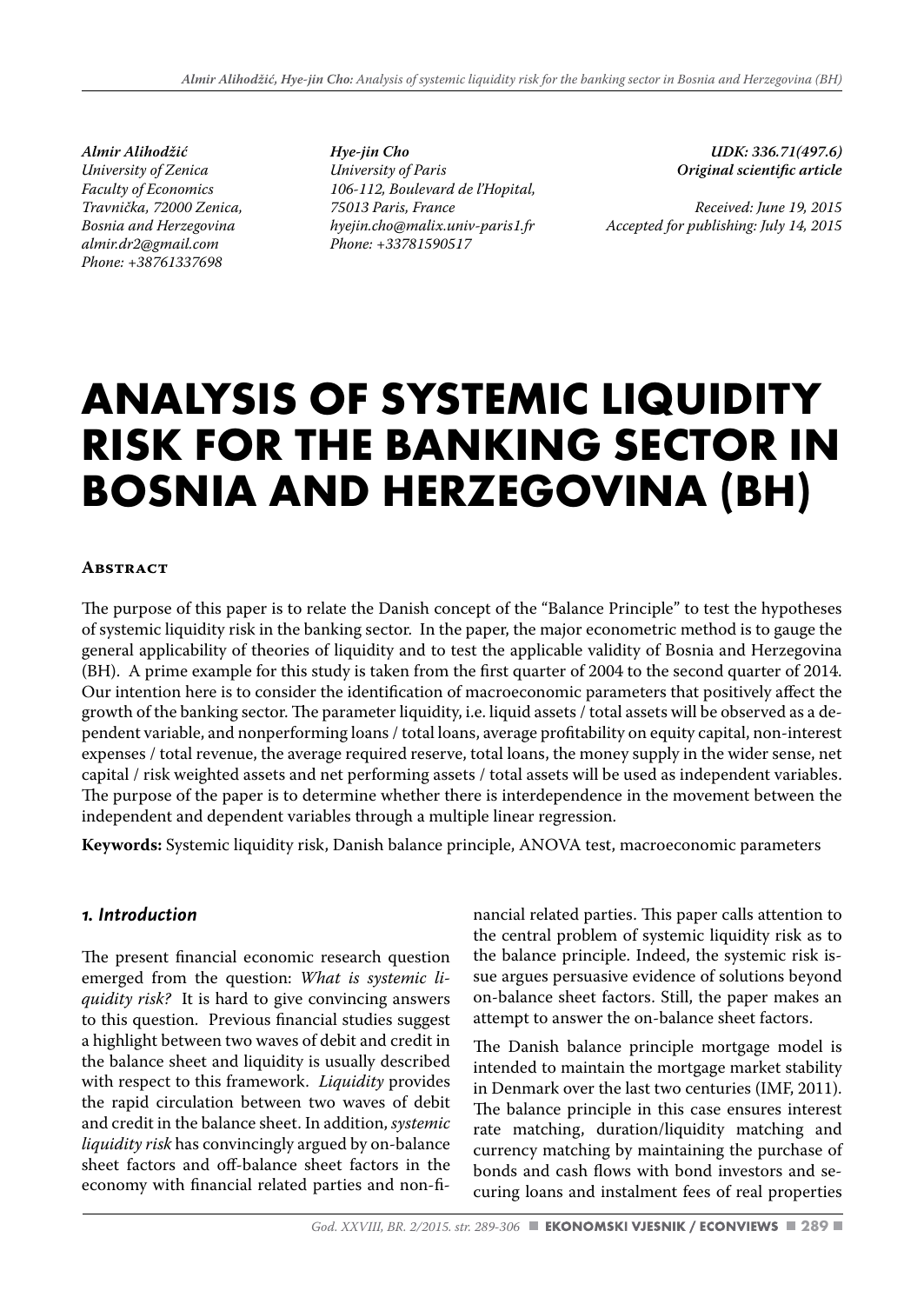with borrowers. Under the strict balance principle, each new mortgage loan is in principle funded by the issuance of new mortgage bonds of equal size and identical cash flow and maturity characteristics. For example, the 30-year, fixed rate, callable annuity loan funded by a pass-through callable mortgage bond gives a plausible explanation for the balance principle application. Proceeds from the sale of the bonds are passed to the borrower to purchase the real property and the interest and principal payments are passed to the investors holding the mortgage bonds.

Cleary, in the paper, the balance principle touches upon the theme of correlation of the profitability index and debt ratio analysis by the ANOVA test on Bosnia and Herzegovina (BH). The balance principle framework means that assets are supported by profits and liabilities are operated by loans accounts for liquidity of on-balance sheet factors. In addition, the fundamental idea underlying the liquidity of on-balance sheet factors is exploring the systemic liquidity risk because the debt with collaterals gives reliable explanations for off-balance sheet factors. Even if we limit our analysis to a simple economy setting with on-balance sheet factors, the method of an operational goal and financial stability would have at least three important effects that should be taken into account: (1) The effect on timing and sequential causality of crisis; (2) The effect on counterproductivity of banks and their borrowers; and (3) The effect on institutional deficiencies.

The following first session will review professional tools indicating the timing and sequential causality of crisis management. Representative methods are the Internal Capital Adequacy Assessment Process (ICAAP) and the Supervisory Review and Evaluation Process (SREP). The preventive method to the crisis situation can provide the sequential process to fend off a financial crisis.

Assets of banks are loans. Evidently, if the bank can borrow much more money, the profit of a bank goes up. Hence, the sharp power game between the regulatory bodies and banks has existed. The liquidity coverage ratio (LCR) and the net stable funding ratio (NSFR) are fortified liquidity concepts in the third Basel accord (BASEL III). Asset price appreciation is required to be more than the cost of borrowing in these concepts.

In the last session, the macroprudential stress test aimed to simulate the regulative situation. Regula-

tory actions to ensure the financial stability and risk taking try to do the work beyond the institutional constraints. One strong centralized body cannot exist in finance. The core of finance is voluntary investment and thus, it cannot be controlled by one strong body. We will test the significance of observed financial variables in the model, where the null hypothesis is the reason why the independent variables do not significantly affect the dependent. In this context, it is stated that the observed independent variables have the greatest impact on the growth or decline of the liquidity for the banking sector in Bosnia and Herzegovina.

# *2. Literature Review*

Overall liquidity risk management is intended to aim at market stability rather than efficient operation. However, traditionally, liquidity functions have supported the stable capital structure of banks*.* The premise which underpins a good deal of my subsequent argument is dependency of deposits within the scope of liquidity motion. To facilitate understanding of motion of deposits and loans, it seems necessary to examine the balance sheet principle for the going concern of the banking entities.

Specially, in a risky situation, the bank cannot meet the debt obligation of loans under constrained conditions. In this case, it may be better for the bank to seek marketable assets to build a better investment portfolio with stable debt condition to arbitrage the profitable investment. It is highly probable that the required amount of liquid and marketable investments depends on the stability of its deposit structure related with the credit portfolio growth. On the other hand, if the majority of the portfolio consists of a large volume of long-term loans and stable deposits, it evidently offers a greater liquidity position for commercial banks (Greuning, Bratanovic, 2006). Testing of liquidity risk can be implemented through Monte Carlo simulation, which allows the distribution of liquidity, as well as the probability of insolvency for each scenario under consideration.

Liquidity risk is divided into two types: funding liquidity risk (cash flow risk), and market liquidity (asset/product risk). Accepted at face value and taken in literal expression itself, funding liquidity risk is the problem of funding (liability of traders), and market liquidity is the problem of the market (of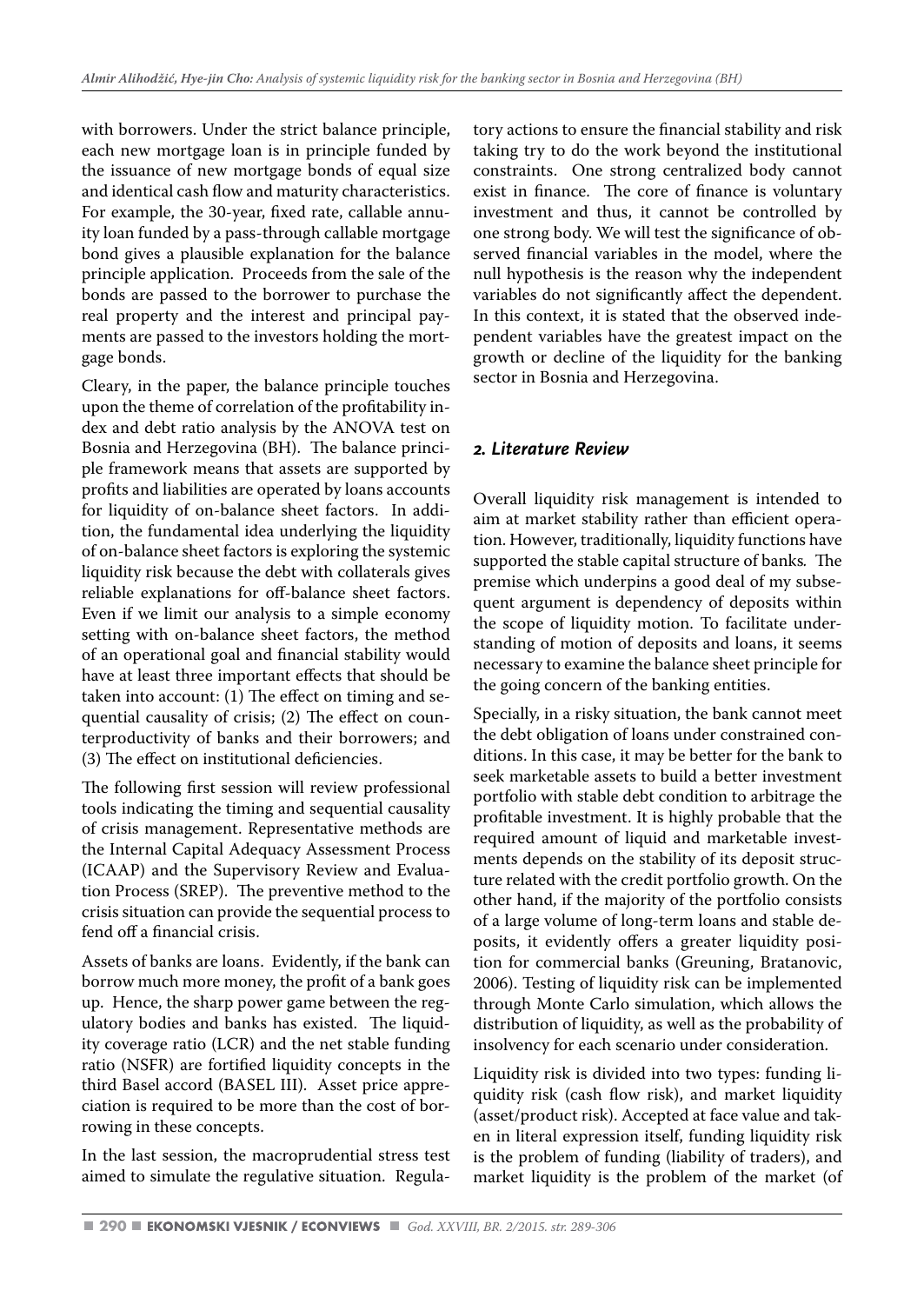assets). A close look at the Brunnermeier-Pedesen model (2008) reveals that market liquidity declines as fundamental volatility increases, which is consistent with the empirical findings of Benston and Hagerman (1974) and Amihud (2002). Diamond and Dybvig (1983), argue that financial crisis occurs if there is a lack of short-term liquidity. Burnside et al. (2001) view government guarantees as actual causes of financial crises. These authors claim that the lack of private hedging of exchange rate risk by firms and banks led to financial crises in Asia. According to Goodhart et al. (2006), bank liquidity is approximated based on the model of microeconomic basis, where the test endogenous reactions of banks and liquidity is projected on the basis of the credit supply.

According to Adrian et al. (2008), banks will actively respond to any development of the prices of financial assets in the financial market, in order to stabilize its financial leverage and harmonize the financial regulations in force. According to Brunnermeir et al. (2009), behaviour liquidity of banks in a financial crisis and tension, i.e. in the case of increasing the impact of the crisis relationship between funding liquidity and market liquidity, is stronger in terms of the formation of the spiral of liquidity, or spreading financial contagion.

# *3. Methodology and the multiple regression model*

Given a goal of stability, there is one further argument of cashflows. The cashflow is saturated with expectations of inflows and outflows as given maturity. The temporary cash shortage is prominent in the liquidity problem. It appears likely to us that the liquidity management is the need for net financing. There is somewhat the likelihood of qualified liquidity management of commercial banks; however, there is the prediction problem of expected liquidity associated with contingent liabilities. For example, legal clauses of credit and guarantees stimulate huge cash outflows that do not depend on financial conditions of some banks. That's why significant cash outflows caused by insolvency and bankruptcy situations suddenly occur in an economic depression and financial crisis.

Something that holds the various elements of a complicated structure together is an economically and financially integrated solution. For example, Denmark has a sophisticated housing finance system with a unique arrangement of asset-liability matching that has helped maintain mortgage market stability over the last two centuries. The system relies on mortgage financing via covered bonds. It underwent a regulatory overhaul in 2007 following the adoption by the European Union of the Capital Requirements Directive a year earlier.

# *Figure 1 The Danish Balance Principle Mortgage Model*

The mortgage loan casts itself in the role of small margin and long-term investment. Mortgage banks take the credit risk and market risk including prepayment risk is passed on to the bond investors.



*Source: IMF (2011), Global Financial Report: Durable Financial Stability, p. 118*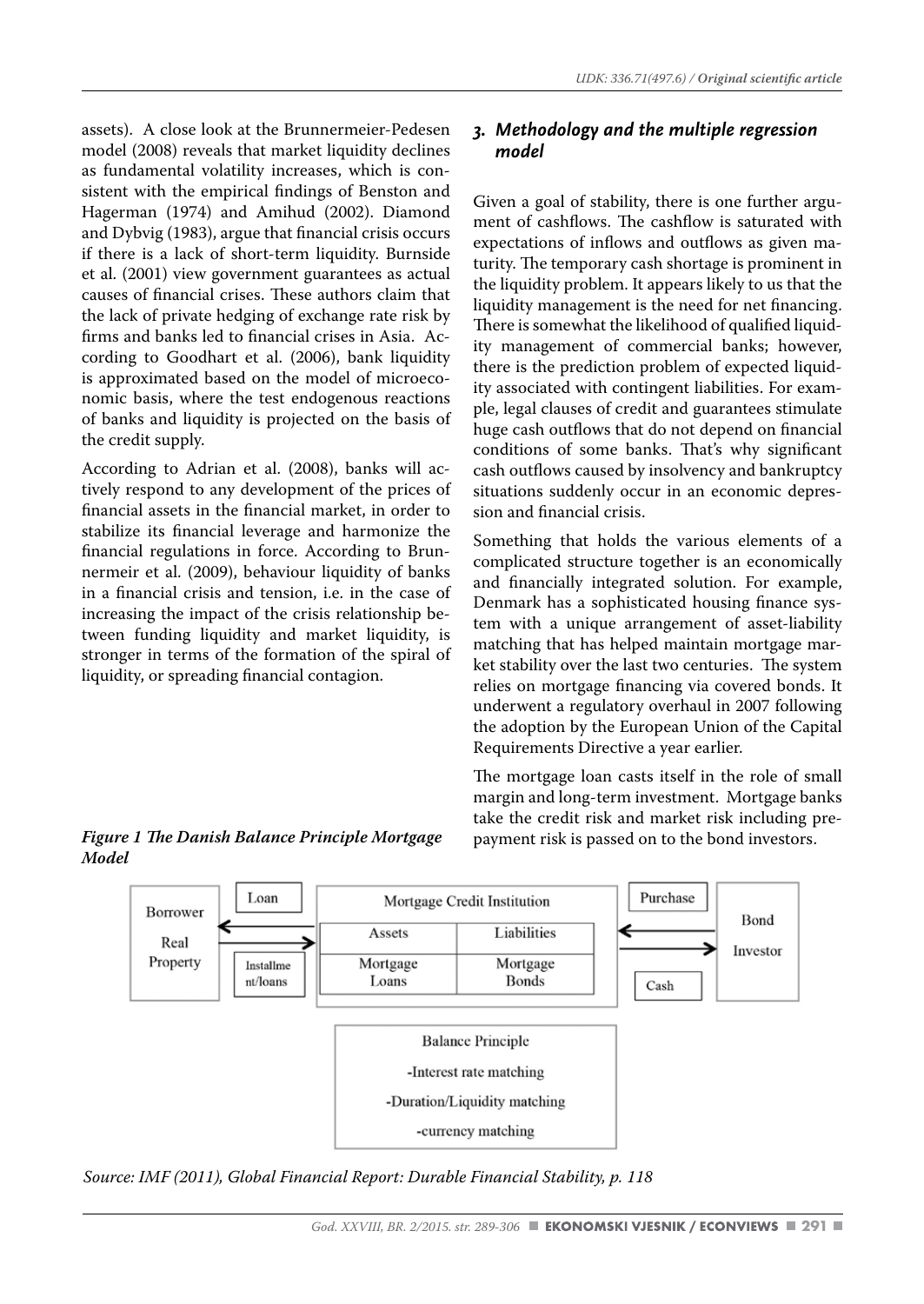In Denmark, under the strict balance principle, each new mortgage loan is in principle funded by the issuance of new mortgage banks of equal size and identical cash flow and maturity characteristics.

The analysis of systemic liquidity risk between Economics and Finance has been identified as the most complex aspect of regulation. The dual role of assets and liabilities with the balance principle kept by the going concern with the accounting perspective takes on a much easier role.

Asset Liquidity is defined as a quick validated certain asset liquidation with minimum losses. The dimensions of Asset Liquidity are *time* and *Liquidation value.* In pricing models, market illiquidity is measured by an illiquidity premium. The pricing model introduces an additional variable for the market illiquidity, which can be interpreted as the premium required by investors as compensation for any transaction costs or uncertainty. The present value of market illiquidity can be expressed by the following equation (Schmaltz, 2009: 16 - 17):

$$
L_t^a = \sum_{j=t+1}^T \frac{CF_s^a}{(1 + r_f(t, j) + c^a(t, j) + \delta^a(t, j))^s}
$$
(1)

Where:

 $CF_s^a$  – Future Cash Flow, asset a;  $L_t^a$ – Liquidation Value, asset a;  $r_f(t,j)$  – Risk free interest rate; c*a (t,j)* – Credit Risk Premium, asset a; δ*a (t,j)* – Illiquidity premium, assets a, δ*a (t,j)*≥0

The liquidation value of assets a at time t is denoted  $L_t^a$ . It presents the sum of all future cash flows discounted at the risk-free rate  $r_f(t_1, t_2)$  plus the premium for credit risk inherent in assets a  $c^a$  ( $t_1$ , $t_2$ ) and the premium for potential future illiquidity  $\delta^a(t_1,t_2)$ . Also, market liqudity is measured by delta, where delta is an illiquidity premium. The present value  $PV_t^a$  can be expressed as the market value of perfect liquid assets:

$$
PV_t^a = L_t^a \left( \delta^a = 0 \right) \tag{2}
$$

In liquidity management, assets liquidity is measured by haircuts - HC, as follows:

$$
PV_t = HC \cdot PV_t + (1 - HC) \cdot PV_t \tag{3}
$$

where:

*PV* - Present value;

*HC* - Haircut.

The present value can be decomposed into a fraction that can and a fraction that cannot be recovered in liquidation. Haircuts can take values from 0 to 1. As well as delta the haircuts are illiquidity measures as they take values for less liquid and zero for perfectly liquid assets. Asset liquidity depends on the institutional setup, for example marketable assets have a higher liquidity than non-marketable assets. On the other hand, financial assets are marketable if they are produced on a primary market and not by an intermediary.

For instance, an investor who buys a stock on 50% margin will lose 40% of his money if the stock declines 20% (Bodie et al., 2008). Thus, both liquidity ratios and solvency ratios provides considerable insight into the status of entities. To measure liquidity risk, essential to the notion of liquidity ratios is the comparison with the solvency ratios as shown in Table 1.

The regression model is an equation with a finite number of parameters and variables. Depending on whether a model comprised only one or more variables, there is a simple and multiple linear regression models respectively. In addition to a dependent variable and one or more independent variables, each regression models contains a random variable. A simple linear regression model expresses a relationship between the two parameters as follows:

$$
Y_i = \alpha + \beta X_i + \varepsilon_i
$$
   
  $i = 1, 2, ..., n, \quad (4)$ 

 $(4)$ 

where:

*Y* - dependent variable,

 $α$  and  $β$  - unknown parameters that need estimate, and

 $\varepsilon_{i}$  - stochastic variable (error distances)

Unlike the simple regression model, the multiple linear regression model is different in that it comprises two or more independent variables.

$$
Y_i = \alpha + \beta_1 X_{i,1} + \beta_2 X_{i,2} + \dots + \beta_i X_{i,j} + \dots + \beta_k X_{i,k} + \varepsilon_i
$$
 (5)  

$$
i = 1, 2, \dots, n.
$$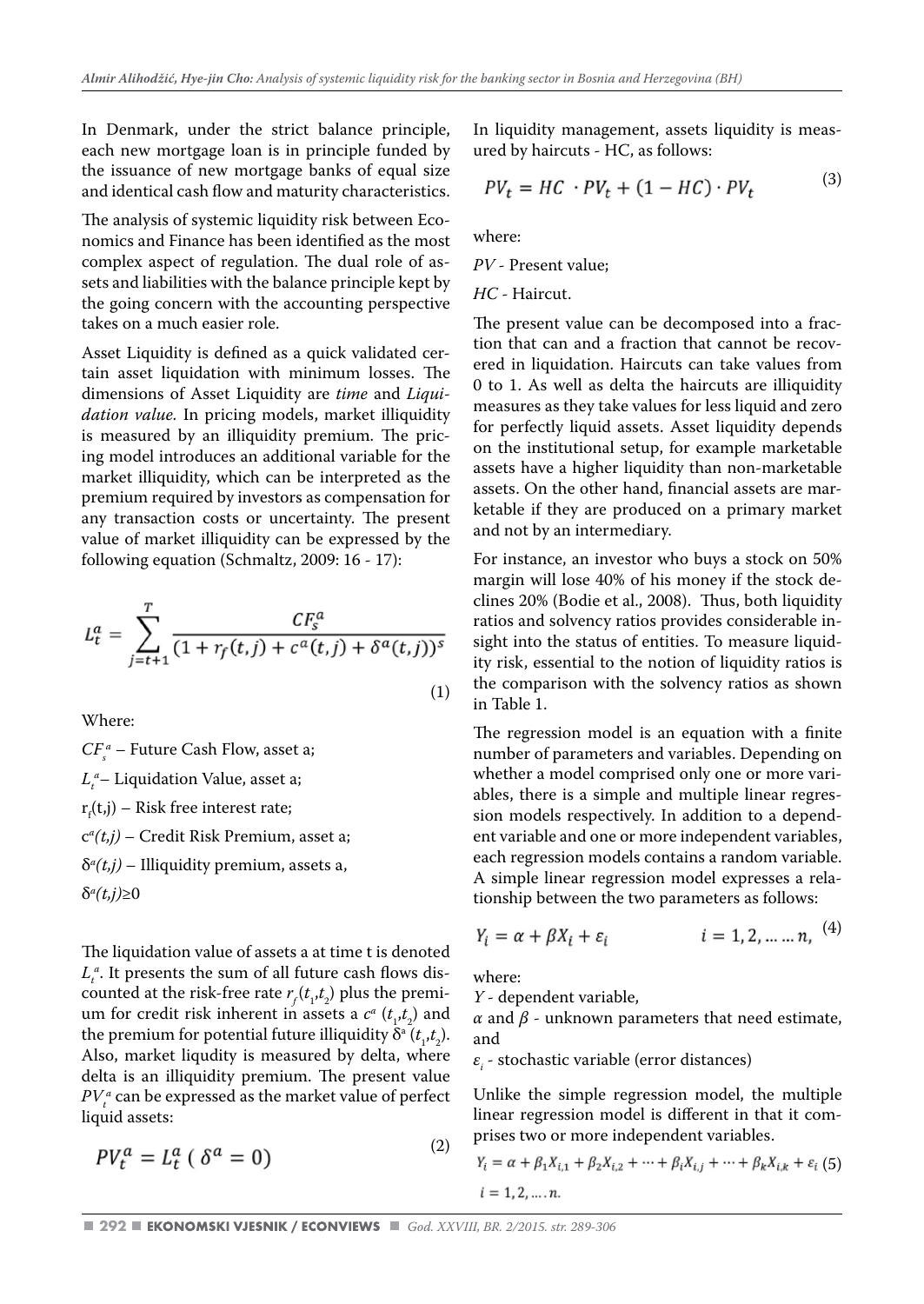# *Table 1 Financial Analysis: Solvency vs. Liquidity Ratios*

| Liquidity<br>Ratios  | Current ratio                      | = Current assets / Current liabilities<br>The current ratio measures a company's ability to pay off its current liabilities (payable<br>within one year) with its current assets such as cash, accounts receivable and inventori-<br>es. The higher the ratio, the better the company's liquidity position                                                                                                                                                                                                                                                                                                                                                                      |
|----------------------|------------------------------------|---------------------------------------------------------------------------------------------------------------------------------------------------------------------------------------------------------------------------------------------------------------------------------------------------------------------------------------------------------------------------------------------------------------------------------------------------------------------------------------------------------------------------------------------------------------------------------------------------------------------------------------------------------------------------------|
|                      | Quick ratio                        | = (Current assets – Inventories) / Current liability<br>$=$ (Cash and equivalents + Marketable securities + Accounts receivable) / Cu-<br>rrent liabilities<br>The quick ratio measures a company's ability to meet its short-term obligations with its<br>most liquid assets, and therefore it excludes inventories from its current assets. It is also<br>known as the acid-test ratio.                                                                                                                                                                                                                                                                                       |
|                      | Days Sales<br>Outstanding<br>(DSO) | $=$ (Accounts receivable / Total credit sales) $\times$ Number of days in sales<br>DSO refers to the average number of days it takes a company to collect payment after<br>it makes a sale. A higher DSO means that a company is taking unduly long to collect<br>payment and is tying up capital in receivables. DSOs are calculated quarterly or annu-<br>ally.                                                                                                                                                                                                                                                                                                               |
| Liquidity<br>Index   | LI                                 | $LI_a = \sum_{i=1}^{N} [W_i (P/P^*)]$<br>Where: $W_i$ stands for the percentage of each section of assets in the bank's portfolio,<br>P stands for the price of assets in case of a sudden sales and $\mathrm{P}^*$ stands for real market<br>price of assets.<br>The bigger the difference in price, logically the lower the liquidity of the concerned<br>financial institution (bank).<br>Liquidity index (LI) measures the size of a bank q 's possible loss caused by a final sale of<br>assets, compared to the normal market price of those assets.                                                                                                                      |
| Liquidity<br>at Risk | LaR                                | = Probability of reaching a certain Liquidity level (pL) – Cash flow at Risk (CaR)<br>• Withdrawal of deposits by $X$ %<br>• Inability to refinance all funds<br>- Inability to refinance $X$ % of money/commercial papers<br>• One-day drop by X% in the main index of shares<br>• Substantial change of interest rates<br>• Restrictions related to convertibility of currency on the emerging markets<br>• Crisis on the emerging markets<br>• Loss in respect of loans<br>• Business risk<br>• Ad hoc analysis of special events<br>This method is used to determine the value of cash flows related to various balance<br>sheet and off-balance sheet positions of a bank. |
| Solvency<br>Ratios   | Debt to equity                     | = Total debt / Total equity<br>This ratio indicates the degree of financial leverage being used by the business and<br>includes both short-term and long-term debt. A rising debt-to-equity ratio implies<br>higher interest expenses, and beyond a certain point it may affect a company's credit<br>rating, making it more expensive to raise more debt.                                                                                                                                                                                                                                                                                                                      |
|                      | Debt to assets                     | = Total debt / Total assets<br>Another leverage measure, this ratio measures the percentage of a company's assets<br>that have been financed with debt (short-term and long-term). A higher ratio indicates<br>a greater degree of leverage, and consequently, financial risk.                                                                                                                                                                                                                                                                                                                                                                                                  |
|                      | Interest<br>coverage ratio         | = Operating income (or Earnings before interest and taxes (EBIT) / Interest expen-<br>se)<br>This ratio measures the company's ability to meet the interest expense on its debt with<br>its operating income, which is equivalent to its earnings before interest and taxes (EBIT).<br>The higher the ratio, the better the company's ability to cover its interest expense.                                                                                                                                                                                                                                                                                                    |

*Source: Financial Analysis: Solvency vs. Liquidity Ratios (2014) retrieved from http://www.investopedia.com/ articles/investing/100313/financial-analysis-solvency-vs-liquidity-ratios.asp*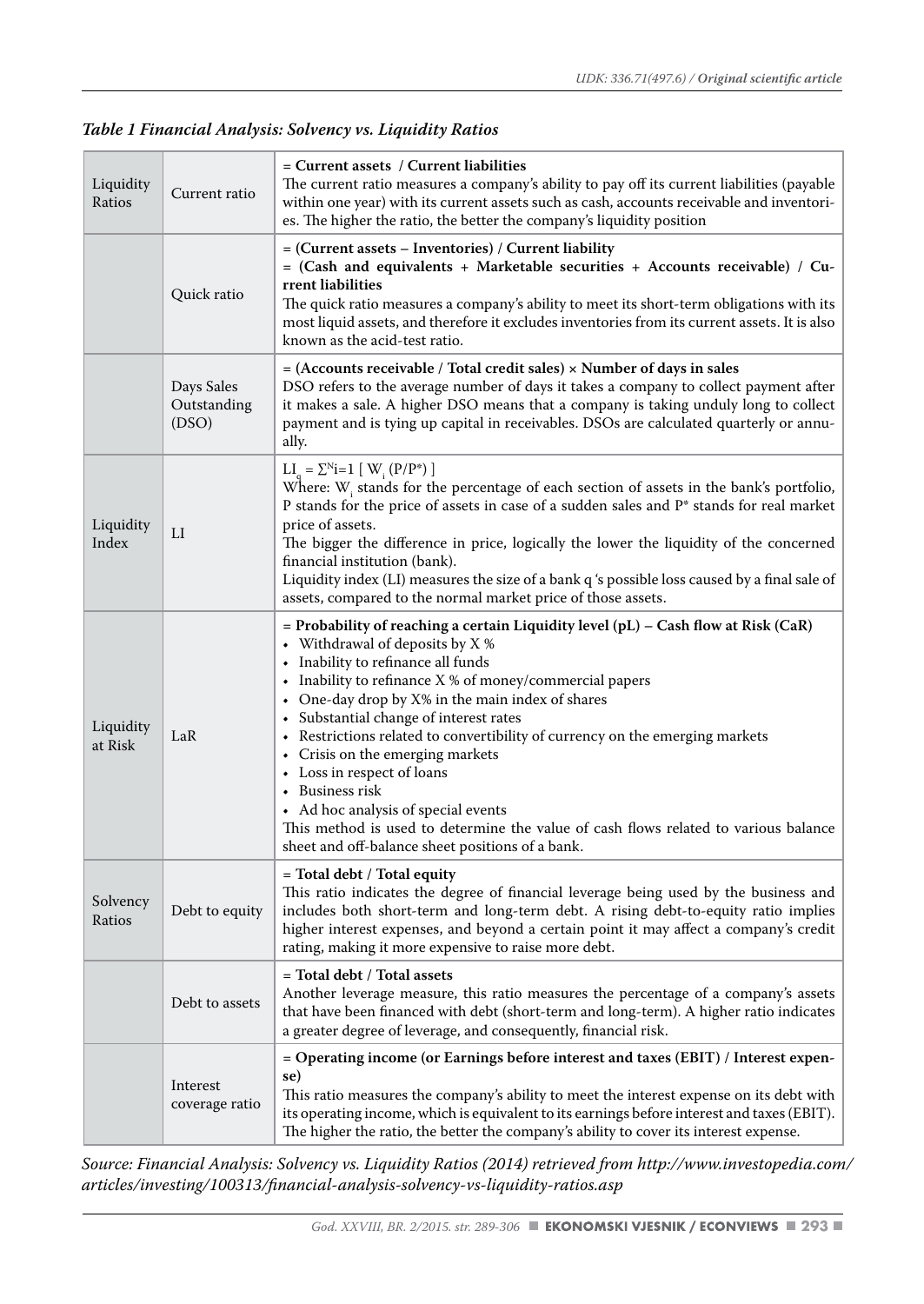Specifically, this model consists of one dependent variable Y, and K independent variables, which are referred to as:  $X_i = 1, 2, \dots, K$ . This study used a multiple linear regression model, which assesses the nature and strength of a bond between a dependent variable and K independent variables marked with *Xi,j*= 1,2,..., K.

# *4. The macroprudential stress test beyond the institutional environment – Bosnia and Herzegovina (BH)*

As some banks have differently defined risk-weighted assets according to their internal models and differences in local rules of the European Union (EU) member states, there is a risk that the current amount of capital will not be sufficient in terms of meeting the regulatory requirements. Otherwise, there is a trend of deterioration in the credit quality of the portfolio where there is an increase in the share of non-performing loans (NPLs) to total loans. The following is the capital adequacy ratio for banks in the euro zone from 2006 to 2013 as follows.

*Table 2 The Regulatory Capital of 13 Eastern European Countries for 2006 - 2013 (in %)*

Figure 2 illustrates the tendency of Net Profits and Losses (NPLs) coverage reserves for estimated losses and the share of problematic loans of countries in the region and individual countries of the European Union (EU).

As shown, on the basis of Net profits and losses (NPLs), the Republic of Serbia is above the regional average (6.80 times) excepted for Turkey, which apparently seems to be the best coverage (27.85 times) because it fulfils minimum of the gross Net Pofits and Losses (NPLs) to total gross loans, as well as Macedonia (9.52 times) and Poland (7.67 times). In order to maintain financial stability and pursue interests of depositors and other creditors of the National bank of Serbia (NBS), the IFRS (International Financial Reporting Standards) requires the establishment of regulatory provisions that at the end of 2013 accounted for about 50.9% of Net Profits and Losses (NPLs) where the loan loss covered on-balance and off-balance sheet losses amounting to about of 117.9% of the loans. The share of domestic banks in total assets of Bosnia and Herzegovina (BH) is very negligible. Table 4 illustrates the structure of assets of financial intermediaries in Bosnia and Herzegovina (BH) for the period of 2011 – 2013.

| Country                   | 2006 | 2007 | 2008 | 2009 | 2010 | 2011 | 2012 | 2013 | Index<br>(2013/<br>2006) | Average |
|---------------------------|------|------|------|------|------|------|------|------|--------------------------|---------|
| Romania                   | 18.1 | 13.8 | 13.8 | 14.7 | 15.0 | 13.4 | 14.6 | 13.9 | 76.79%                   | 17.1    |
| Montenegro                | 21.3 | 17.1 | 15.0 | 15.8 | 15.9 | 16.5 | 16.5 | 14.7 | 69.014%                  | 17.1    |
| Poland                    | 13.2 | 12.0 | 11.2 | 13.3 | 13.9 | 13.1 | 14.8 | 15.2 | 115.15%                  | 17.1    |
| Turkey                    | 21.9 | 18.9 | 18.0 | 20.6 | 19.0 | 16.5 | 17.9 | 15.7 | 71.69%                   | 17.1    |
| Bulgaria                  | 14.5 | 13.8 | 14.9 | 17.0 | 17.5 | 17.5 | 16.5 | 16.6 | 114.48%                  | 17.1    |
| Macedonia                 | 18.3 | 17.0 | 16.2 | 16.4 | 16.1 | 16.8 | 17.1 | 16.8 | 91.80%                   | 17.1    |
| Hungary                   | 11.0 | 10.4 | 12.3 | 13.9 | 13.9 | 14.2 | 15.9 | 16.9 | 153.64%                  | 17.1    |
| Bosnia and<br>Herzegovina | 17.7 | 17.1 | 16.3 | 16.1 | 16.2 | 17.2 | 17.0 | 17.0 | 96.04%                   | 17.1    |
| Lithuania                 | 10.2 | 11.1 | 11.8 | 14.6 | 14.6 | 17.4 | 15.2 | 17.4 | 170.59%                  | 17.1    |
| Albania                   | 18.1 | 17.1 | 17.2 | 16.2 | 15.4 | 15.6 | 15.6 | 17.9 | 98.89%                   | 17.1    |
| Latvia                    | 10.8 | 10.9 | 12.9 | 14.2 | 15.6 | 14.0 | 16.7 | 18.1 | 167.59%                  | 17.1    |
| Croatia                   | 14.0 | 16.3 | 15.1 | 16.4 | 18.8 | 19.2 | 20.5 | 20.9 | 149.28%                  | 17.1    |
| Serbia                    | 24.7 | 27.9 | 21.9 | 21.4 | 19.9 | 19.1 | 19.9 | 20.9 | 84.61%                   | 17.1    |

*Source: Annual Financial Stability Report of National Bank of Serbia (2014), Available at:: http://www.nbs. rs/internet/cirilica/90/fs.html*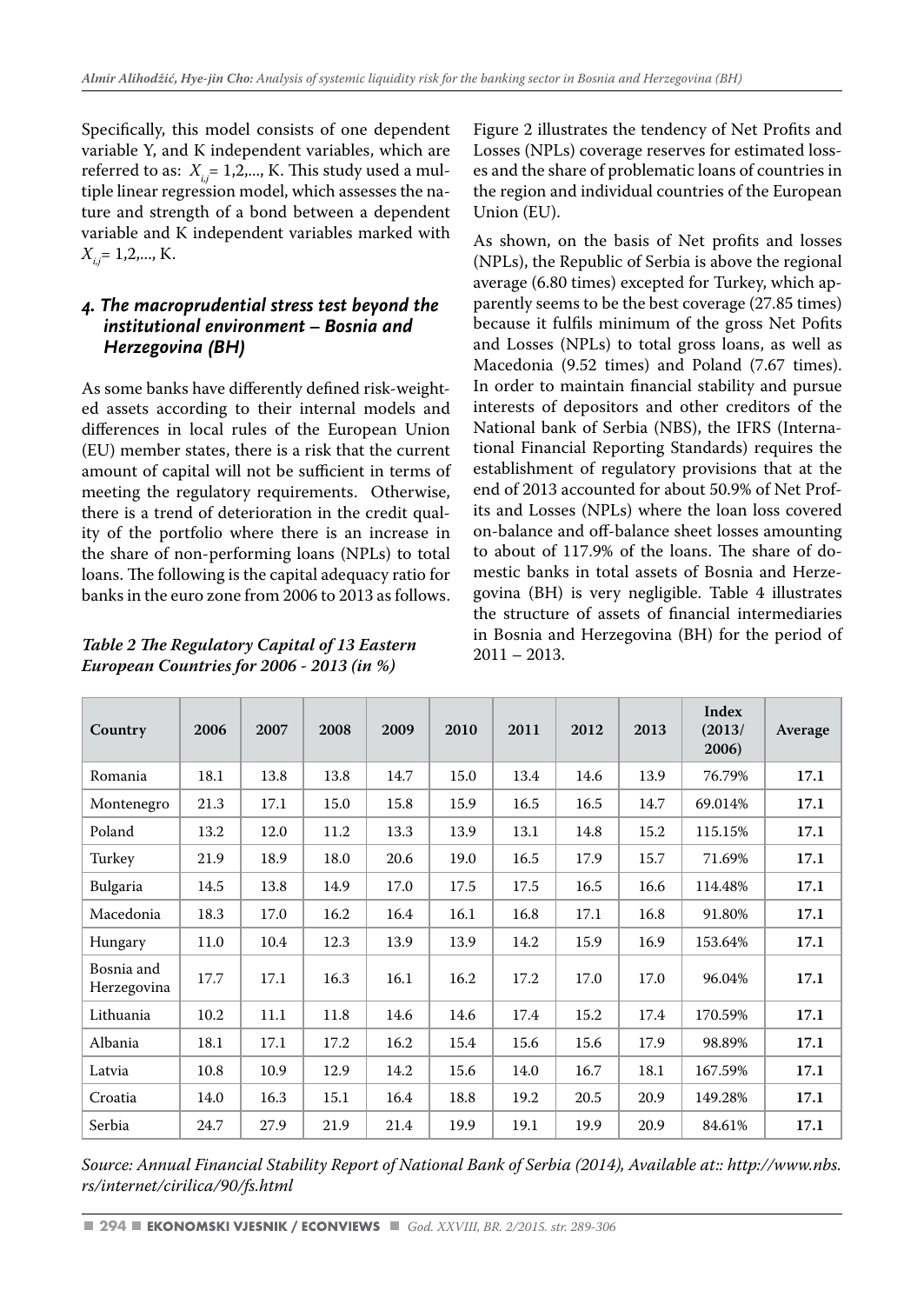*Figure 2 The tendency of Net Profits and Losses (NPLs) of Eastern European Countries on December 31, 2012 (in %)*



Gross NPLs/Total gross loans

Coverage of gross NPLs reserves for estimates losses

*Source: Annual Financial Stability Report of National Bank of Serbia (2014), Available at: http://www. nbs.rs/internet/cirilica/90/fs.html* 

The most important and most developed financial market in Bosnia and Herzegovina (BH) is certainly the banking market. Table 3 makes clear that commercial banks have a predominant share of the total assets of the business, which amounted to 86.1 % in 2011 and reached 87.4% in 2013. The second large portion in the amount of total assets certainly insurance companies and reinsurance companies, with a relatively small portion of 4.4% in 2011 and 4.5% in 2013 (The Central Bank of Bosnia and Herzegovina - CBBH, 2014).

*Table 3 The Value of Assets of Financial Intermediaries in Bosnia Herzegovina (BH) for 2011 - 2013 (in mil. EUR)* 

Contraction of the non-banking sector resulted from low purchase power of the population, weak economic activity, political circumstances and the previously accumulated risks, particularly in the segment of leasing companies and the microcredit sector. Underdevelopment of the capital market, slow transformation of closed investment funds and high fees of companies that manage investment funds reduced the value of domestic investment funds. Due to prominent legal uncertainty and segmentation, the domestic capital market is not sufficiently attractive to foreign investors (The Central Bank of Bosnia and Herzegovina - CBBH, 2014).

The dominant presence of foreign banking groups in Bosnia and Herzegovina (BH) causes the indirect transfer problems from the eurozone banking system to the banking sector of Bosnia and Herzegovina (BH). The liquidity position at the end of 2012 continued to be fragile. Risks of investing in the real sector in comparison to the amount of money of

| Financial                      |         | 2011                  |       | 2012                 | 2013   |                      |  |
|--------------------------------|---------|-----------------------|-------|----------------------|--------|----------------------|--|
| intermediaries                 | Value   | Participation<br>(% ) | Value | Participation<br>(%) | Value  | Participation<br>(%) |  |
| <b>Banks</b>                   | 10 7 34 | 86.1                  | 10832 | 86.3                 | 11 262 | 87.4                 |  |
| Leasing companies              | 392     | 3.1                   | 366   | 2.9                  | 305    | 2.4                  |  |
| Microcredit<br>organizations   | 379     | 3.1                   | 345   | 2.8                  | 341    | 2.6                  |  |
| Mutual funds                   | 414     | 3.3                   | 407   | $3.2\phantom{0}$     | 390    | 3.0                  |  |
| Insurance and rein-<br>surance | 550     | 4.4                   |       | 4.8<br>600           |        | 4.5                  |  |
| Total                          | 12469   | 100                   | 12550 | 100                  | 12884  | 100                  |  |

*Source: Financial Stability Report, Central Bank, 2013, p. 37, Available at: http://www.cbbh.ba/files/financial\_stability\_report/fsr\_2013\_bs.pdf*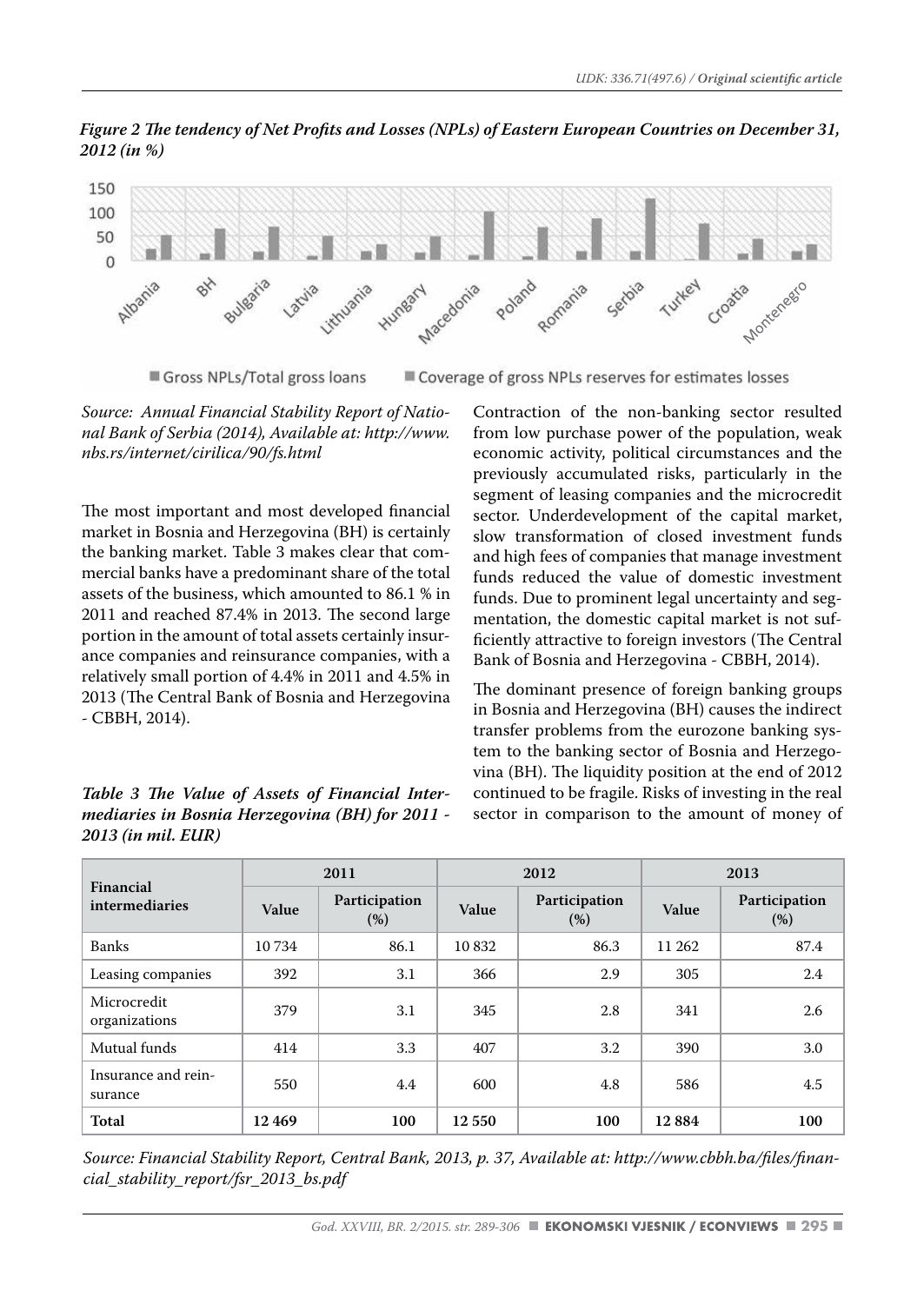banking groups have created a kind of cash drag, or liquidity, which in the short term cannot qualify to cover the costs. As a result of the given situation, banks partly compensated for large decreases of foreign liabilities by the increase of deposits of domestic sectors of 2.6%. Investors in government bonds and treasury bills were mainly domestic banks. Banks in Bosnia and Herzegovina (BH) have surplus funds invested in securities due to the lack of quality projects and other better opportunities for potential investments. The main objective of investing in domestic banks was primarily the preservation of the net interest margin, i.e. achieving high yields on securities (Alihodžić, Plakalović, 2014: 348).

Given the data of the council for Ministers Directorate for Economic Planning, Economic Trends, Bosnia and Herzegovina (2013), the banking sector in Bosnia and Herzegovina (BH) after three years has generated a negative financial result. The growth in non-interest expenses or provisions for general credit risk and potential credit risk was influenced by a negative result at the end of 2013. If the value of the indicator ROA is less than 0.5%, the bank's profitability is considered to be bad. If it is between 0.5% and 1%, then we can say it is about average profitability, and if the value of the ROA indicator ranges between 1% and 2%, we are certainly talking about very profitable financial institutions.

In the table below, it is quite clear that the indicator of the profitability of the banking sector of BH recorded a negative value of 0.20% in the last quarter of 2013. In the second quarter of 2014 a slight increase was recorded in the value of 0.5%.

#### *Table 4 Performance Indicators of the Banking Sector in Bosnia and Herzegovina (BH) for the Quarter 4 of 2013 - Quarter 2 of 2014 (in %)*

Weak lending activity reflects the weak demand on the one hand, and the rigidity of the banks on the other. In a time of weak domestic demand, the demand for credit is stagnant or declining. Also, due to the unstable economic growth and development, it is difficult to determine the risk assessment of bank lending, which leads to weak loan supply.

As can be noted from the table in terms of liquidity indicators, there was a slight decline at the Central bank in Bosnia and Herzegovina (BH) (2013). Unlike other indicators where positive developments are deemed desirable, the overly high level of the liquidity indicator, especially under the current macroeconomic conditions, often indicates unwillingness of banks to finance domestic the economy and households. Banks in BH efficiently managed their liquidity, which is shown by the data that liquid assets accounted for 26.4% of the banking sector assets at the end of 2013, and that 46.2% of short-term liabilities of BH banks were covered by liquid assets.

The banking sector in Bosnia and Herzegovina is stable with regard to liquidity except for a few banks that displayed significant weaknesses in their business operations. At the system level, the BH banking sector is still adequately capitalised. Also, in Table 5 it's quite clear that the average capital adequacy of the banking sector of BH from quarter 4 in 2013 to quarter 2, in 2014 was recorded (17.26%), which led to the conclusion that the banking sector is well capitalized and able to maintain a high rate of capitalization above the statutory minimum of 12%. Also, it can be noted in the third quarter of 2013, in the increasing rates of non-performing loans there is a slight decline in the rate of capital adequacy. Higher rates of non-performing loans are related to reduced domestic demand and high unemployment.

|                                             | Period  |         |                            |
|---------------------------------------------|---------|---------|----------------------------|
| Parameters of the Banking sector            | Q4/2013 | Q2/2014 | Index<br>(Q2 2014/Q4 2013) |
| Return on average assets                    | $-0.20$ | 0.5     | 250.0%                     |
| Liquid assets/Total assets                  | 26.4    | 24.7    | 93.56%                     |
| Liquid assets/Current financial liabilities | 46.2    | 43.4    | 93.94%                     |

*Source: http://cbbh.ba/sfsi.php?id=618&lang=bs&table=&show\_all/Statistics/Selected FSIs for banking sector (Adjusted by Author)*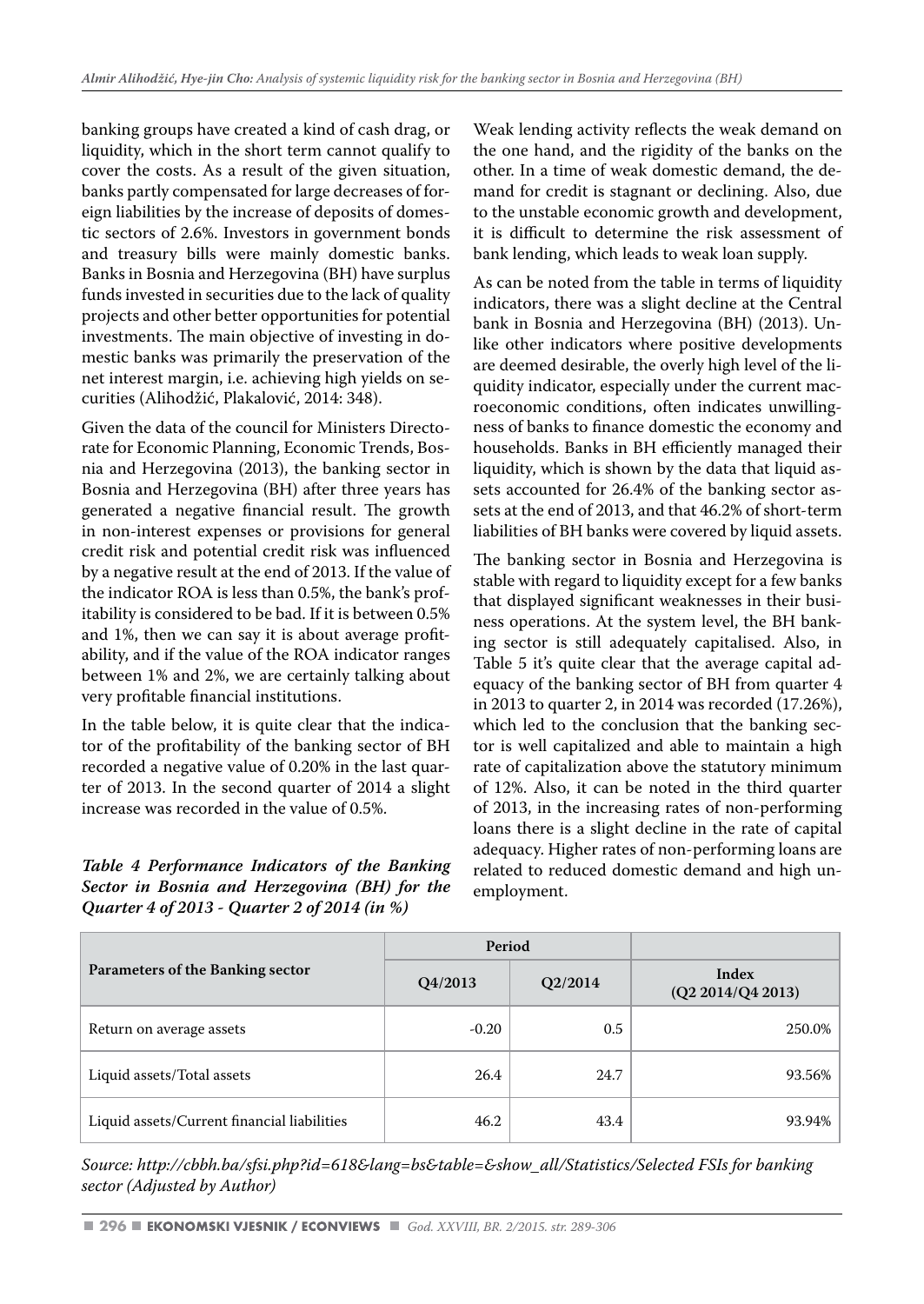| Years/ Quarter                      | <b>O4 2012</b> | Q1 2013 |      | $Q22013$   $Q32013$ | Q42013 | <b>Q1 2014</b> | O <sub>2</sub> 2014 |
|-------------------------------------|----------------|---------|------|---------------------|--------|----------------|---------------------|
| Capital adequacy                    | 17.0           | 17.2    | 17.2 | 17.0                | 17.8   | 17.3           | 17.3                |
| Non-performing loans/total<br>loans | 13.5           | 13.8    | 14.3 | 14.9                | 15.1   | 14.9           | 15.5                |

*Table 5 Movement of the capital adequacy ratio and non-performing loans of the banking sector of BH for the period: Q4 2013 – Q2 2014 (in %)*

*Source: http://cbbh.ba/sfsi.*

*php?id=618&lang=bs&table=&show\_all/ Statistics/ Selected FSIs for banking sector* 

On the other hand, the high rate of credit risk can cause losses of banks due to significantly incapacitated enterprise borrowers to properly fulfil their obligations.

The banking sector in Bosnia and Herzegovina (BH) in 2013 is construed as stable. Generally, the banking sector in Bosnia and Herzegovina (BH) is adequately capitalized. The main risk of the banking sector in Bosnia and Herzegovina (BH) is the tendency of further growth in non-performing loans. Thus, the increased level of systemic risk in the banking sector in Bosnia and Herzegovina (BH) is the result of the high level of non-performing loans and the lack of an appropriate solution for this problem.

*Table 6 Analysis of Movement of Macroeconomic Variables for the period: 2007 – 2013 (in %)*

# The global economic crisis has highlighted the fact that the rapid credit growth in the countries of Southeastern Europe had an impact on the increase in non-performing loans to total loan portfolio and increased credit losses. Based on macroeconomic assumptions, the Central Bank of Bosnia Herzegovina (BH) has implemented top-down stress tests as shown in Table 6.

In the table below, from the data of the Central Bank of Bosnia and Herzegovina - CBBH, it is quite clear that the highest value of economic activity as measured by the gross domestic product was recorded in 2007 (6.0%). On the other hand the lowest value was recorded in 2009 (-2.7%). Crisis effects did not become effective in full capacity until the end of 2008, as the activities continued to take place by inertia of previously arranged agreements. Towards the end of the year, only export indicated that the crisis was being accelerated and expanded to BH, while other economic indicators were still the lowest at the level from 2007. At the end of the year, the banking sector suffered a strong shock due to withdrawal of a portion of the deposits and the deteriorated conditions for foreign borrowing, which then had an impact on the reduction of availability of credit, as well as

| <b>Indicators</b>                                     | 2007    | 2008     | 2009     | 2010  | 2011  | 2012     | 2013     |
|-------------------------------------------------------|---------|----------|----------|-------|-------|----------|----------|
| Real GDP (growth rate)                                | 6.0     | 5.6      | $-2.7$   | 0.8   | 1.0   | $-1.2$   | 1.6      |
| Average Annual Growth Rate of CPI                     | $1.5\,$ | 7.4      | $-0.4$   | 2.1   | 3.7   | 2.0      | $-0.1$   |
| Broad Money - M2 (as a percentage<br>of GDP)          | 54.2    | 49.8     | 52.3     | 54.8  | 55.9  | 57.9     | 61.6     |
| The growth rate of loans in the financi-<br>al sector | 28.83   | 22.43    | $-3.17$  | 3.51  | 5.28  | 4.12     | 2.94     |
| The growth rate of deposit in the<br>financial sector | 37.93   | $-1.75$  | 1.83     | 3.62  | 3.70  | 2.57     | 6.93     |
| The growth rate of foreign direct<br>investment       | 200.61  | $-48.55$ | $-73.68$ | 70.39 | 16.50 | $-23.54$ | $-21.81$ |
| Growth of commercial bank assets                      | 32.80   | 7.83     | $-0.61$  | 0.75  | 3.90  | 1.95     | 5.02     |

*Source: http://www.cbbh.ba/files/bilteni/2013/Bilten\_4\_2013.pdf /Statistics/Main Economic Indicators and GDP*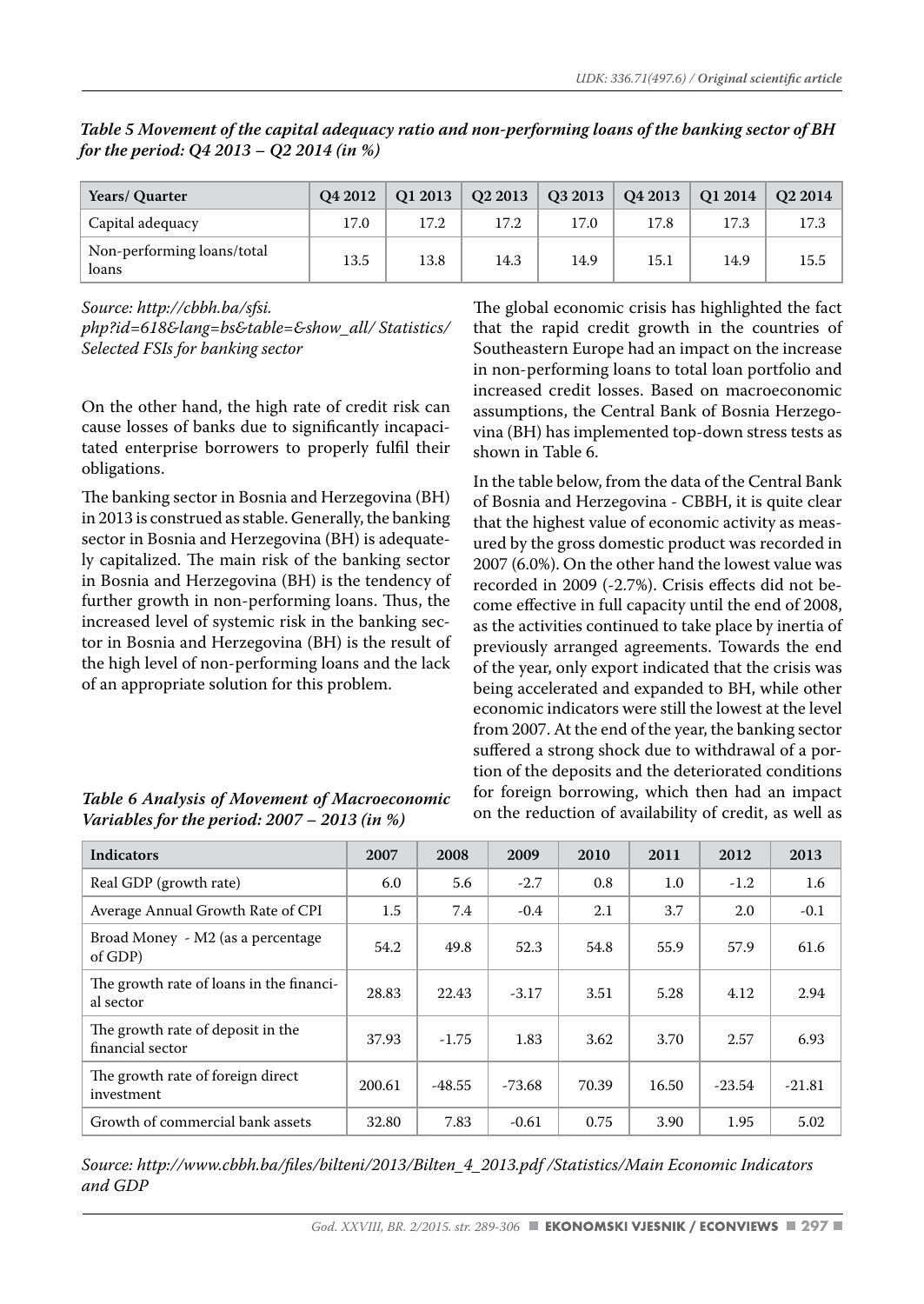a slowdown of personal consumption and investment. In general, the domestic economy still relied on domestic consumption and investments. After several years of economic expansion and relatively high growth rates, in 2009 the domestic economy experienced a marked contraction caused by the global recession. The domestic economy entered this crisis with a serious fiscal deficit and a very sensitive external position of the country, as well as an unfinished transition process. The three main channels of transmission of the crisis for all emerging market countries were a sudden drop in capital inflows, a reduction of the external demand for their exports, and a decrease in metal prices. Investments fell off considerably due to much lower capital inflows, so, for instance, a 39 per cent reduction in imports of capital products was recorded, while the domestic production of capital products was lower by 18 per cent.

Positive economic trends and gradual recovery from 2011 and beginning of 2012 suddenly stopped during 2012. In the first half of the year, there was still a momentum in the activities, followed by stagnation and slow-down, which was mainly caused by the recession trends in the euro area and our region. Recession in the euro area has lasted for six successive quarters, and in our economy, the situation particularly became complicated when the circumstances in the German economy became worse. The main effects of economic stagnation in the euro-area, on the local economy were reflected in the decrease of external demand for our exports and insufficient capital inflows. All this brought about recession trends and it is estimated that the real decline of the GDP in 2012 was -0.5%, and that negative risks were realized to a high extent, which were not so visible at the beginning of 2012.

When measured by the value of the nominal GDP and growth of the real GDP of International Monetary Fund (IMF), there was a slight recovery in economic activity in the country in 2013. Despite the nominal annual growth, economic activity in the country in the periods after 2008 is quite weak, and could adversely affect the trend of long-term potential growth of the country. Experts from the International Monetary Fund predict that the continuous growth of foreign direct investment (FDI) in Bosnia and Herzegovina (BH) for the period 2014 – 2018 will amount from 320 million to 360 million.

The high value of the consumer price index was recorded in 2008 (7.4%), while on the other hand the lowest value was recorded in 2009 and 2013 respectively (-0.4% and -0.1%). The slowdown trend in inflation has been present since the early 2011, and continued in 2013, with the deflationary pressures emerging in the second half of the year. Annual inflation, measured by the consumer price index (CPI) in 2013 was - 0.1%. At the end of 2013, inflation rate of – 1.2% was recorded. Deflation in 2013 is a result of a continuing trend in the decrease of food and oil prices on the global markets. Long-term inflationary trend in data of the Central Bank of Bosnia and Herzegovina (CBBH) measured by core inflation, is almost zero.

The amount of money in circulation in terms of the currency board arrangement is conditioned by the amount of funds in the reserve account with the Central Bank of Bosnia and Herzegovina - CBBH and it comprises of cash in bank vaults and cash out of banks, that is, the amount of money circulating in the economy. While cash in vaults of banks in recent years has generally had a uniform trend with a pronounced seasonal character, its constant growth has been recorded in 2013. Growth in savings in the banks contributed to the evident results in macroeconomic stabilization due to the introduction of the currency board in 1997, contributing to a significant stabilization of prices.

The growth rate of loan amounting to 2.94% at the end of 2013 was largely caused by refinancing, which involved extension of clients' repayment periods by banks and provision of additional loans for continuation of clients' business operations. More prominent orientation of the BH banking sector to the government sector is possible in the period ahead, due to budget needs linked with the financing of the existing budget deficits. The reliance of the BH banking system on foreign sources was one of the most significant risks that the domestic financial system was exposed to, despite all positive effects of funding from abroad. The increase in resident deposits buffered the effects of deleverage of banks owned by foreign banking groups and contributed to maintaining financial stability of the CBBH.

Foreign direct investment in the absence of the dynamics of domestic investment remains the only real source of stronger economic growth in Bosnia and Herzegovina. In the table below it is quite clear that foreign direct investment in the reporting period had a very volatile movement, which, in our opinion, can be much more volatile in the future.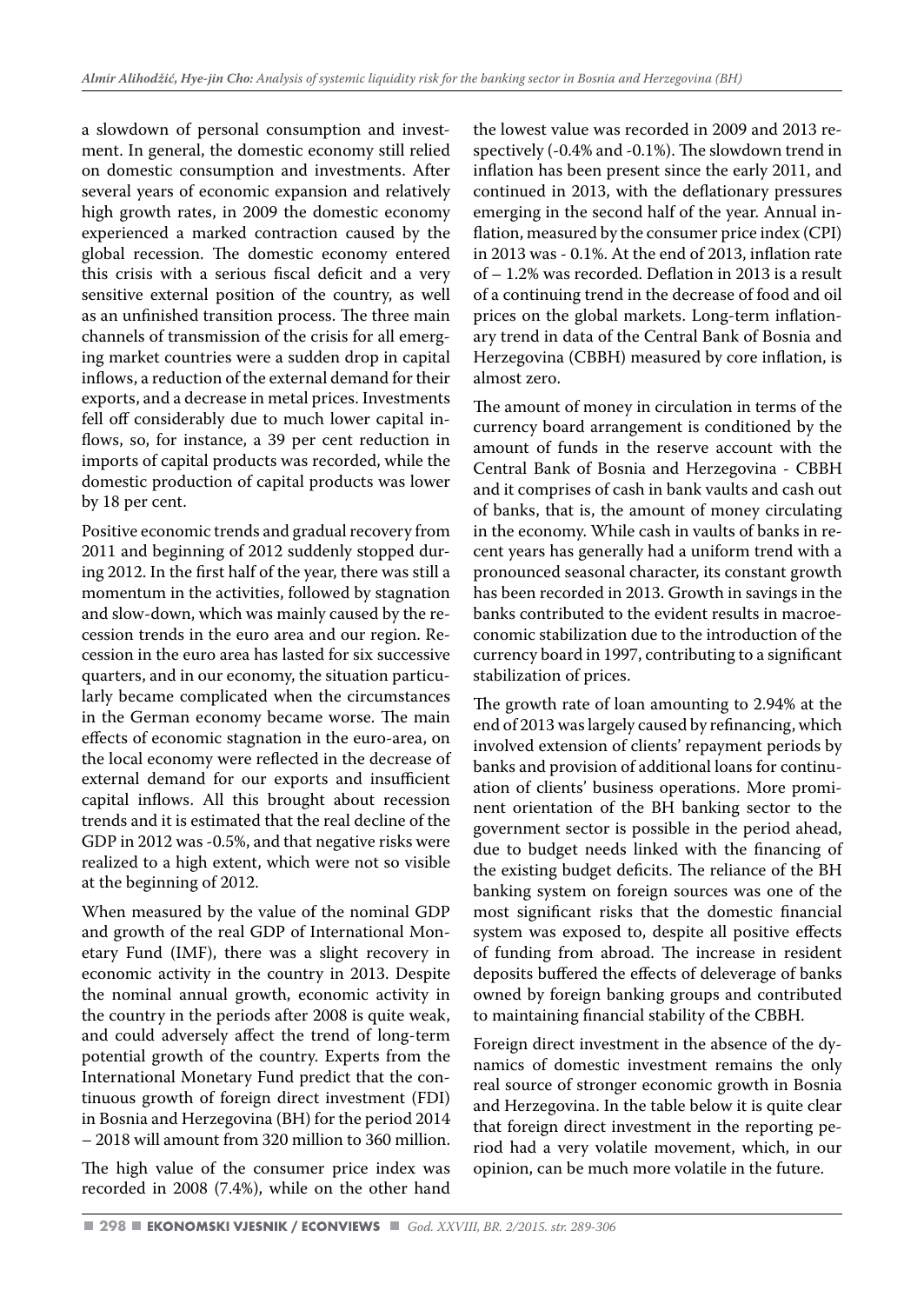| Indicators                                     |         | Baseline scenario | Extreme scenario |       |  |  |  |  |
|------------------------------------------------|---------|-------------------|------------------|-------|--|--|--|--|
|                                                | 2014    | 2015              | 2014             | 2015  |  |  |  |  |
| Shock A – Slowdown in economic activity        |         |                   |                  |       |  |  |  |  |
| Increasing the ratio of NPLs to total loans    | 1.0%    | $0.0\%$           | 5.0%             | 4.0%  |  |  |  |  |
| Shock $B -$ Increase in interest rates         |         |                   |                  |       |  |  |  |  |
| Increasing the ratio of NPLs to total loans    | $0.0\%$ | $0.0\%$           | $0.0\%$          | 0.5%  |  |  |  |  |
| The capital adequacy ratio                     | 18.0%   | 18.3%             | 16.1%            | 15.0% |  |  |  |  |
| The number of banks that need recapitalization | 5       | 6                 | ⇁                | 10    |  |  |  |  |

*Table 7 Testing the rise in Non-Performing Loans to Total Loans through the Stress Test Scenarios for the period: 2014 – 2015*

*Source: Financial Stability Report, The Central Bank of BH, 2013, p. 42, Available at: http://www. cbbh.ba/files/financial\_stability\_report/fsr\_2013\_ bs.pdf*

This empirical study refers to the analysis of the total liquidity of the banking sector in Bosnia and Herzegovina (BH) for the period from Q1 2004 to Q2 2014. The data used for this study are the official data (statistical analysis) of the Central Bank of Bosnia and Herzegovina. This study used a multiple linear regression model which assesses the nature and strength of the bond between a dependent variable, and K independent variables that are marked with  $X_{-}$  (i, j) = 1, 2, ....., K. Therefore, in this study, parameter liquidity - liquid assets / total assets (LA / TA) of the banking sector in BH is used as a dependent variable and the following ones as independent variables: NPLs / total loans (NPLs / TL) average profitability on equity capital (APEC), non-interest expenses / total revenue (NIE / TR), the average required reserve (ARR), total loans (TL), the money supply in the wider sense  $(M2)$ , net capital / risk weighted assets (NC / RWA) and NPAs / Total assets (NPA / TA). The regression model in this study is presented as follows:

LA/TA =  $\alpha$  +  $\beta_1 \times (NPLs/TL) + \beta_2 \times (APEC)$ +  $\beta_3 \times (NIE/TR) + \beta_4 \times (ARR) + \beta_5 \times (TL) +$  $\beta_{6} \times (M2) + \beta_{7} \times (NC/RWA) + \beta_{8} \times (NPAs/TA)$  $+ \varepsilon$ <sub>i</sub>

(6)

The representativeness of the model will be calculated based on the coefficient of correlation (r), coefficient of determination  $(R^2)$  and adjusted coefficient of determination  $(R^2)$ . There is also an analysis of variance (ANOVA), which will test the significance of observed financial variables in the model, where the null hypothesis is the reason why the independent variables do not significantly affect the dependent:

$$
H_0 \dots \beta_1 = 0,
$$

 $H_0 \dots \beta_1 \neq 0$ 

Table 8 illustrates the descriptive statistics of explanatory.

It is clearly evident that the highest volatility is measured by the standard deviation observed in the total loans of 3.801% and the money supply in the broader sense of 3.084%. Credit growth in Bosnia and Herzegovina at the end of 2013 was approximately 3.4% and it is mainly related to the refinancing of the existing bank clients. The growth of non-performing loans, increased risk aversion and tighter requirements for the granting of weak domestic demand influenced the design of lending activity to businesses. In Bosnia and Herzegovina (BH) in 2013, of total loans to enterprises, 60% were related to short-term loans. Thus, this data suggests a problem of liquidity of companies, and as a consequence of increasing the number of blocked accounts of companies in Bosnia and Herzegovina (BH) and the increasing amount of uncollectible receivables from companies that are bridging these borrowings (The Central Bank of Bosnia and Herzegovina, 2013).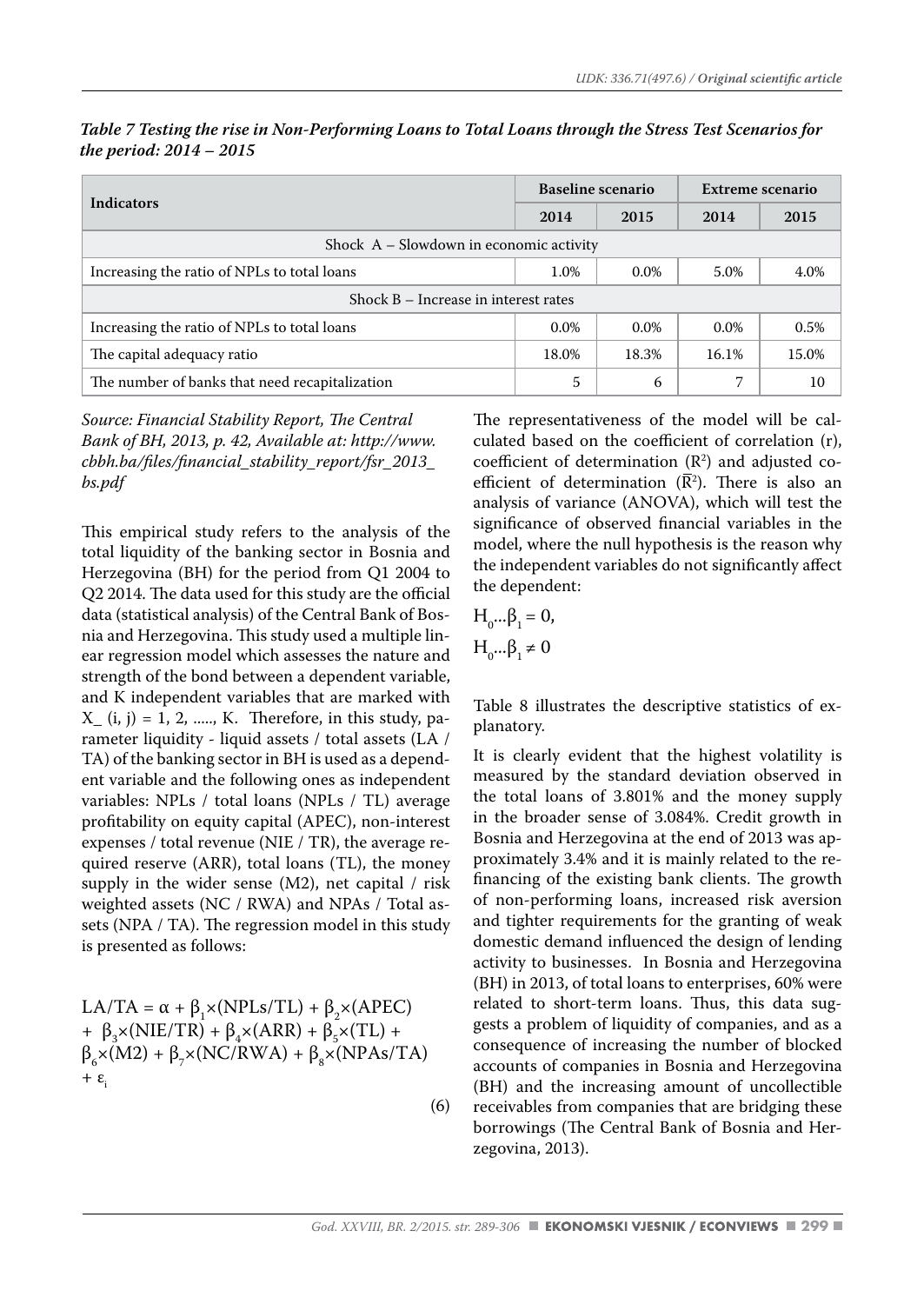| <b>Management Domain</b> | Dependent and independent variables<br>of the model | Index          | Mean    | Std.<br><b>Deviation</b> | N  |
|--------------------------|-----------------------------------------------------|----------------|---------|--------------------------|----|
| Liquidity                | Liquid assets/total assets                          | LA/TA          | 30.97   | 4.73                     | 42 |
| Debt Quality             | NPLs/total loans                                    | NPLs/TL        | 7.97    | 4.26                     | 42 |
| Profitability            | Average profitability on equity capital             | <b>APEC</b>    | 3.19    | 3.07                     | 42 |
| Profitability            | Non-interest expenses/<br>total revenue             | NIE/TR         | 89.27   | 7.98                     | 42 |
| Reserve                  | Average required reserve                            | ARR            | 1.535E3 | 654.66                   | 42 |
| Liquidity                | Total loans                                         | TI.            | 1.232E4 | 3,801.82                 | 42 |
| Money Supply             | M <sub>2</sub>                                      | M <sub>2</sub> | 1.185E4 | 3,083.73                 | 42 |
| Capital                  | Net capital/risk weighted assets                    | NC/RWA         | 16.95   | 1.088                    | 42 |
| <b>Asset Ouality</b>     | NPAs/total assets                                   | NPAs/TA        | 5.67    | 3.48                     | 42 |

*Table 8 Descriptive statistics of the observed banking performance from the Quarter 1 2004 to Quarter 2 2014*

*Source: Calculation by the authors (SPSS 16.0)*

# *4.1 The research results*

Results obtained by regression analysis indicate that the coefficient of correlation is  $r = 0.99$ , indicating that there is a strong correlation between the dependent variable, i.e. liquidity - Liquid Assets / Total Assets (LA / TA), and independent variables: Net Profits and Losses (NPLs) / Total Loans (NPLs / TL) Average Profitability on Equity Capital (APEC), Non-Interest Expenses / Total Revenue (NIE / TR), the Average Required Reserve (ARR), Total Loans (TL), the Money Supply in the wider sense (M2), Net Capital / Risk Weighted Assets (NC / RWA) and Non-Performing Assets (NPAs) / Total assets (NPA/ TA). The coefficient of determination is *R*<sup>2</sup> = 97%,, and the adjusted coefficient of determination is  $R^2 = 0.97$ . The data shows that this model describes 97% of the variations with independent variables which makes the model relatively representative. The significance test also indicates that there is a significant influence of certain independent variables on the dependent variable. The testing of the null hypothesis indicates that there is significant influence of certain independent variables at a significance level of  $\alpha = 1\%$ , and that the empirical F- ratio is 163.29.

As for this study, the value of the empirical F- ratio (163.29) is greater than the theoretical value of the F- ratio (3.09) for the 8-degree of freedom in the numerator and 34 in the denominator. Thus, we can conclude to reject the null hypothesis that the independent variables have a significant impact on the dependent variable. Darbin-Watson statistics show a high correlation with respect to the value of approximately over 1.

*Table 9 Regression analysis between the following parameters: LA/TA, NPLs/TL, APEC, NIE/TR, ARR, TL, M2, NC/RWA, NPAs/TA in Bosnia and Herzegovina (BH) for the period: Q1 2004 – Q2 2014*

| <b>Regression Statistics</b> |       |  |  |  |  |  |
|------------------------------|-------|--|--|--|--|--|
| Multiple R                   | 0.988 |  |  |  |  |  |
| R Square                     | 0.975 |  |  |  |  |  |
| <b>Adjusted R Square</b>     | 0.969 |  |  |  |  |  |
| Std. Error of the Estimate   | 0.828 |  |  |  |  |  |
| Durbin - Watson              | 1.592 |  |  |  |  |  |

*Source: Calculation by the authors (SPSS 16.0)*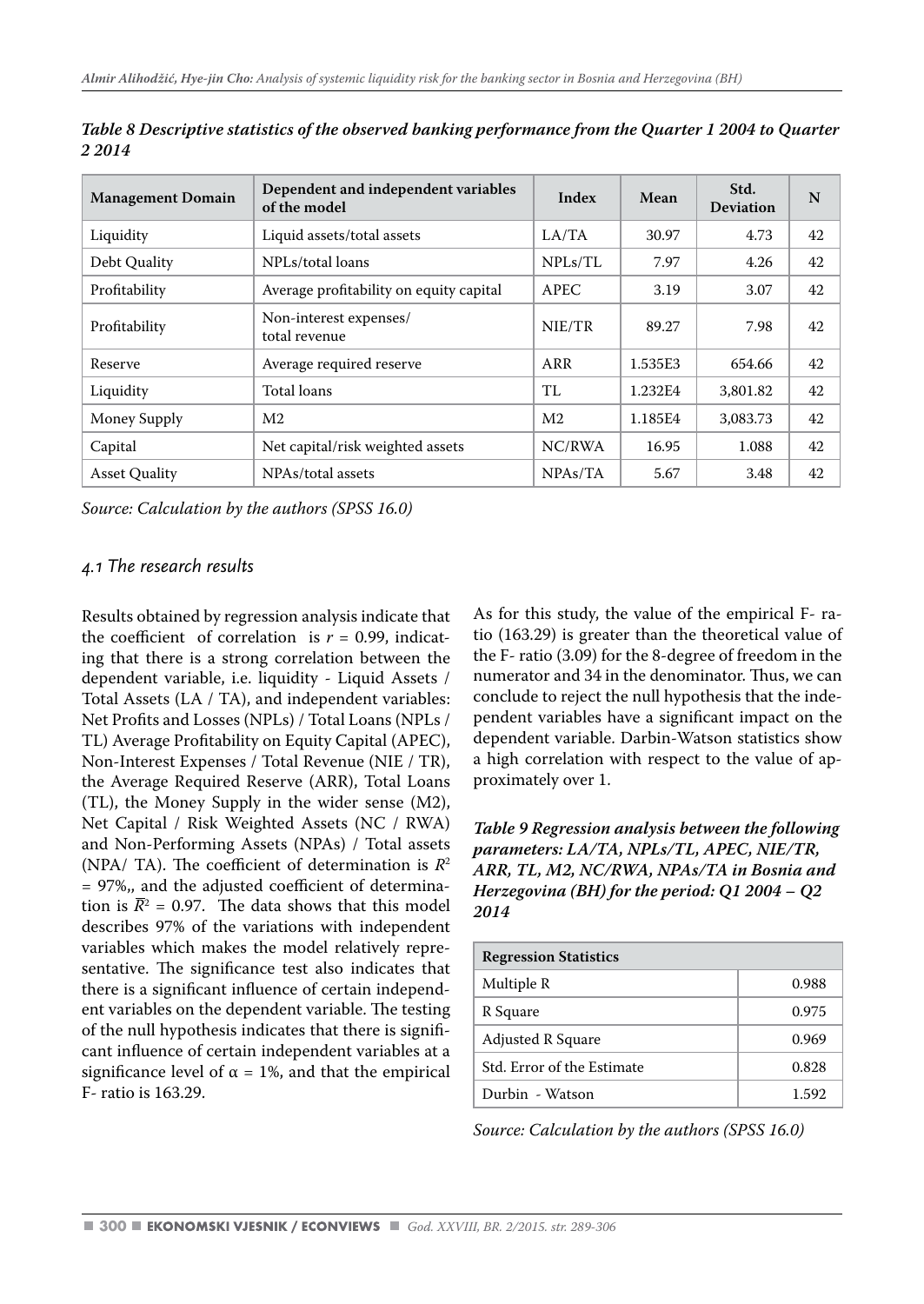|  |  |  | Table 10 Analysis of variance between the following parameters: LA/TA, NPLs/TL, APEC, NIE/TR, |  |  |
|--|--|--|-----------------------------------------------------------------------------------------------|--|--|
|  |  |  | ARR, TL, M2, NC/RWA, NPAs/TA in Bosnia and Herzegovina (BH) for the period: Q1 2004 – Q2 2014 |  |  |

| <b>ANOVA</b> | Df | <b>SS</b> | <b>MS</b> |                          | Significance $F$ |
|--------------|----|-----------|-----------|--------------------------|------------------|
| Regression   |    | 896.48    | 112.06    | 163.29                   | 0.01             |
| Residual     | 34 | 22.65     | 0.69      | $\overline{\phantom{a}}$ |                  |
| Total        | 42 | 919.13    | -         | -                        |                  |

*Source: Calculation by the authors (SPSS 16.0)*

*Table 11 The matrix of correlation coefficients between the parameters: LA/TA, NPLs/TL, APEC, NIE/ TR, ARR, TL, M2, NC/RWA, NPAs/TA in Bosnia and Herzegovina (BH) for the period: Q1 2004 – Q2 2014*

|                | LA/TA    | NPLs/<br>TL | <b>APEC</b> | NIE/TR   | ARP      | TL       | M <sub>2</sub> | NC/RWA   | NPAs//TA |
|----------------|----------|-------------|-------------|----------|----------|----------|----------------|----------|----------|
| LA/TA          | 1.000    | $-0.824$    | 0.362       | $-0.004$ | 0.144    | $-0.838$ | 0.820          | 0.320    | $-0.854$ |
| NPLs/TL        | $-0.824$ | 1.000       | $-0.256$    | $-0.072$ | $-0.463$ | 0.576    | 0.643          | 0.015    | 0.996    |
| <b>APEC</b>    | 0.362    | $-0.256$    | 1.000       | $-0.724$ | 0.049    | $-0.309$ | $-0.255$       | 0.253    | $-0.234$ |
| NIE/TR         | $-0.004$ | $-0.072$    | $-0.724$    | 1.000    | 0.058    | 0.065    | 0.006          | $-0.275$ | $-0.108$ |
| ARP            | 0.144    | $-0.463$    | 0.049       | 0.058    | 1.000    | 0.339    | 0.312          | $-0.647$ | $-0.409$ |
| TL             | $-0.838$ | 0.576       | $-0.309$    | 0.065    | 0.339    | 1.000    | 0.984          | $-0.651$ | 0.626    |
| M <sub>2</sub> | 0.820    | 0.643       | $-0.255$    | 0.006    | 0.312    | 0.984    | 1.000          | $-0.599$ | 0.690    |
| NC/RWA         | 0.320    | 0.015       | 0.253       | $-0.275$ | $-0.647$ | $-0.651$ | $-0.599$       | 1.000    | $-0.170$ |
| NPAs/TA        | -0.854   | 0.996       | $-0.234$    | $-0.108$ | -0.409   | 0.626    | 0.690          | $-0.017$ | 1.000    |

*Source: Calculation by the authors (SPSS 16.0)*

The coefficient of correlation can take values from -1 to +1. Thus, the resulting ratio shows the strength of two observed parameters. A zero value indicates that there is no correlation, and, the value of 1.0 indicates the correlation between complete and connected, while the value of -1.0 indicates the correlation between complete and negative. From the above table it is evident that most explanatory variables are slightly negatively correlated with each other, and on the other hand, a number of observed variables have a positive correlation. Since the object of analysis is about the impact of independent variables on the dependent variable, i.e. the ratio of liquid assets to total assets (liquidity of the banking system in Bosnia and Herzegovina) it can be seen that the strongest positive correlation was observed between the ratio of liquid assets / total assets and money supply in the wider sense of the word, i.e. parameter - M2 (0.820).

In fact, this correlation is completely logical and reasonable because of the increase of parameter M2 leading to an increase of liquidity in the banking system. Also, the indicators of liquid assets / total assets and the value of average profitability on equity capital were recorded as the positive correlation (0.362), and between the indicators of net capital / risk-weighted assets (0.320). The greatest value of the capital adequacy ratio for the analysed period was recorded in 2004 (20.1%), the lowest was reached in the last quarter of 2008 (15.0%) and the mean value of 16.95%, which suggests that the banking system in Bosnia and Herzegovina (BH) is well capitalized and is able to maintain a constant high rate of capitalization and well above the legal minimum of 12%, which reflects positively on the overall liquidity of the banking sector. Also, the average reserve requirement has had a positive causality of the observed variable ratio (0.144).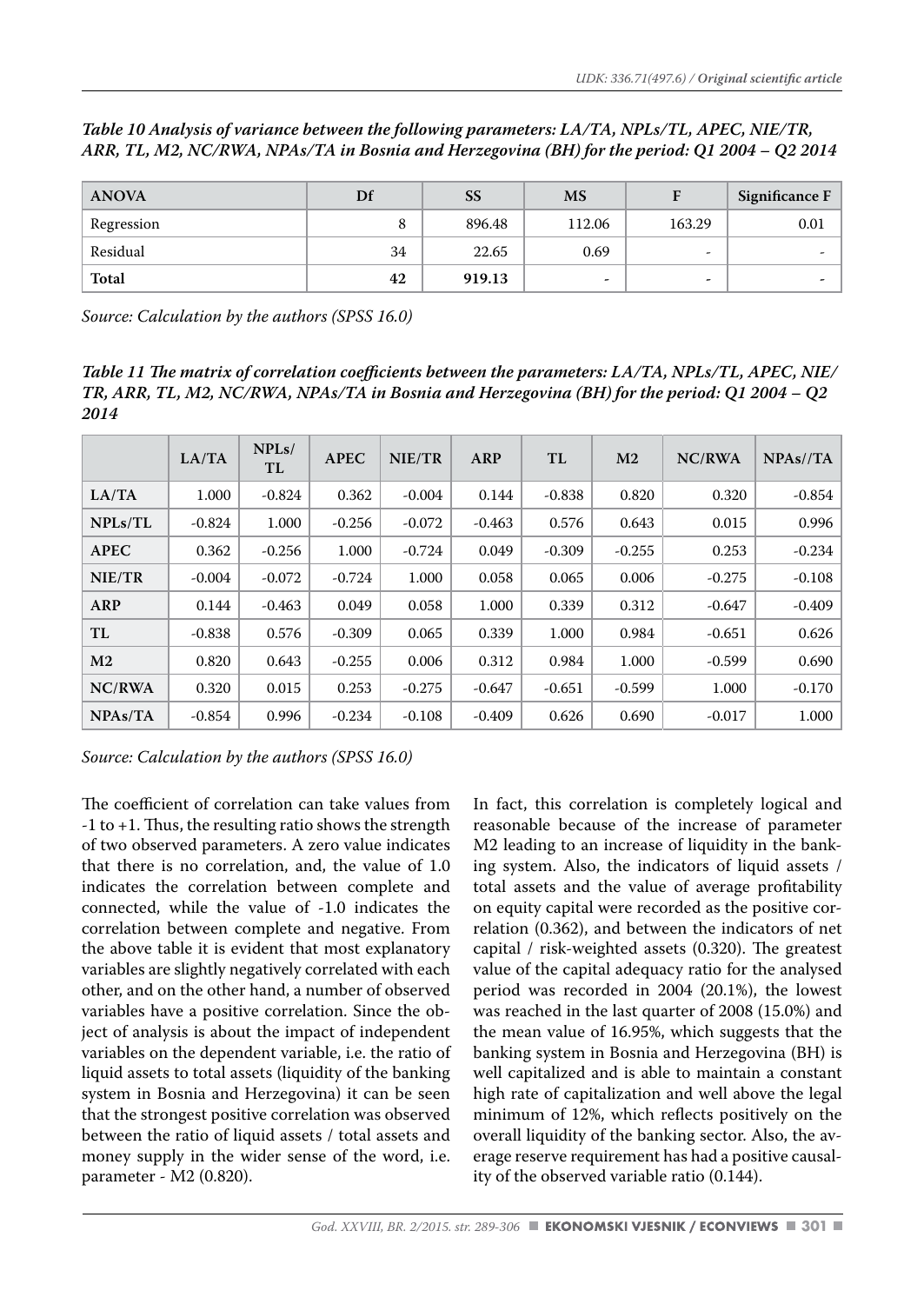Theoretically, the amount of required reserves directly affects the value of bank resources. The height of required reserves directly influences the values of resources. With higher required reserves the banking resources are becoming more expensive, because the required reserves are the funds on which the yield is small (Kozaric, Kovacevic, 2007). Required reserves are the only monetary policy instrument operationally available to the CBBH to implement the economic policy goals.

Therefore, the strongest negative correlation was noted between the observed indicators of liquidity as the dependent variable and independent variables in the model, such as indicators of non-performing assets to total assets (-0.854), followed by total loans (-0.838) and non-performing loans to total loans (-0.824). The movement of non-performing assets, or bad loans, have an impact on liquidity. Thus, the high liquidity leads to low profitability and vice versa, lower liquidity leads to higher profitability (Kosmidou, 2008).

In the first quarter of 2014, most financings of the Central Bank of Bosnia and Herzegovina (CBBH) are related to short-term loans where the rate of growth on a quarterly level was 3% for short-term loans and 0.1% for long-term loans to private and public non-financial companies. Thus, the data indicates increased repayment of maturing obligations and forecasts new loans used to restructure existing loans.

From the above tables, we can explore the indicator of liquidity in the banking sector of Bosnia and Herzegovina (BH) i.e. the ratio of Liquid Assets and Total Assets (LA / TA) presents the strongest positive correlation to the Money Supply in the wider sense (M2) (1.97). As previously noted, the correlation coefficient was observed in the same trend in the movement, which is quite reasonable because the increase in the money supply in the financial system leads to an increase of liquidity.

A potential indicator of liquidity is assumed as the Net Capital / Risk-Weighted Assets (NC / RWA) (0.10). The increase in risk-weighted assets while increasing non-performing loans and provisions shows that the actual credit growth to some extent was offset with the negative effect of additional provisions for non-performing bank claims. The growth of capitalization in the banking sector and

*Table 12 Regression analysis coefficients between the following parameters: LA/TA, NPLs/TL, APEC, NIE/TR, ARR, TL, M2, NC/RWA, NPAs/TA in Bosnia and Herzegovina (BH) for the period: Q1 2004 – Q2 2014*

| Model      | Unstan-<br>dardized<br>Coeffici-<br>ents<br>B | Std.<br>Error | Stan-<br>dar-<br>dized<br>Coeffi-<br>cients<br><b>Beta</b> | $\mathbf t$ | Sig   | 95%<br>$Con-$<br>fidence<br>Inter-<br>val for<br>B<br>Lower<br><b>Bound</b> | Upper<br><b>Bound</b> | Zero<br>order | Corre-<br>lations<br>Partial | Part    |
|------------|-----------------------------------------------|---------------|------------------------------------------------------------|-------------|-------|-----------------------------------------------------------------------------|-----------------------|---------------|------------------------------|---------|
| (Constant) | 23.29                                         | 5.96          | Ξ.                                                         | 3.91        | 0.001 | 11.17                                                                       | 35.41                 | -             | $\overline{\phantom{a}}$     |         |
| NPLs/TL    | 2.51                                          | 0.73          | $-2.26$                                                    | 3.45        | 0.002 | 1.03                                                                        | 3.98                  | $-0.82$       | 0.51                         | 0.09    |
| APEC       | 0.07                                          | 0.07          | 0.04                                                       | 0.92        | 0.36  | $-0.08$                                                                     | 0.22                  | 0.36          | 0.16                         | 0.01    |
| NIE/TR     | $-0.01$                                       | 0.03          | $-0.01$                                                    | $-0.21$     | 0.83  | $-0.07$                                                                     | 0.05                  | $-0.01$       | $-0.04$                      | $-0.01$ |
| ARP        | 6.43                                          | 0.01          | 0.01                                                       | 0.11        | 0.92  | $-0.01$                                                                     | 0.01                  | 0.14          | 0.02                         | 0.01    |
| TL         | $-0.01$                                       | 0.01          | $-2.01$                                                    | $-8.68$     | 0.01  | $-0.01$                                                                     | $-0.01$               | $-0.84$       | $-0.83$                      | $-0.24$ |
| M2         | 0.01                                          | 0.01          | 1.97                                                       | 7.18        | 0.01  | 0.01                                                                        | 0.01                  | 0.01          | $-0.82$                      | 0.78    |
| NC/RWA     | 0.44                                          | 0.24          | 0.10                                                       | 1.80        | 0.08  | $-0.06$                                                                     | 0.93                  | 0.32          | 0.30                         | 0.05    |
| NPAs/TA    | $-4.34$                                       | 0.93          | $-3.19$                                                    | -4.67       | 0.01  | $-6.23$                                                                     | $-2.45$               | $-0.85$       | $-0.63$                      | $-0.13$ |

*Source: Calculation by the authors (SPSS 16.0)*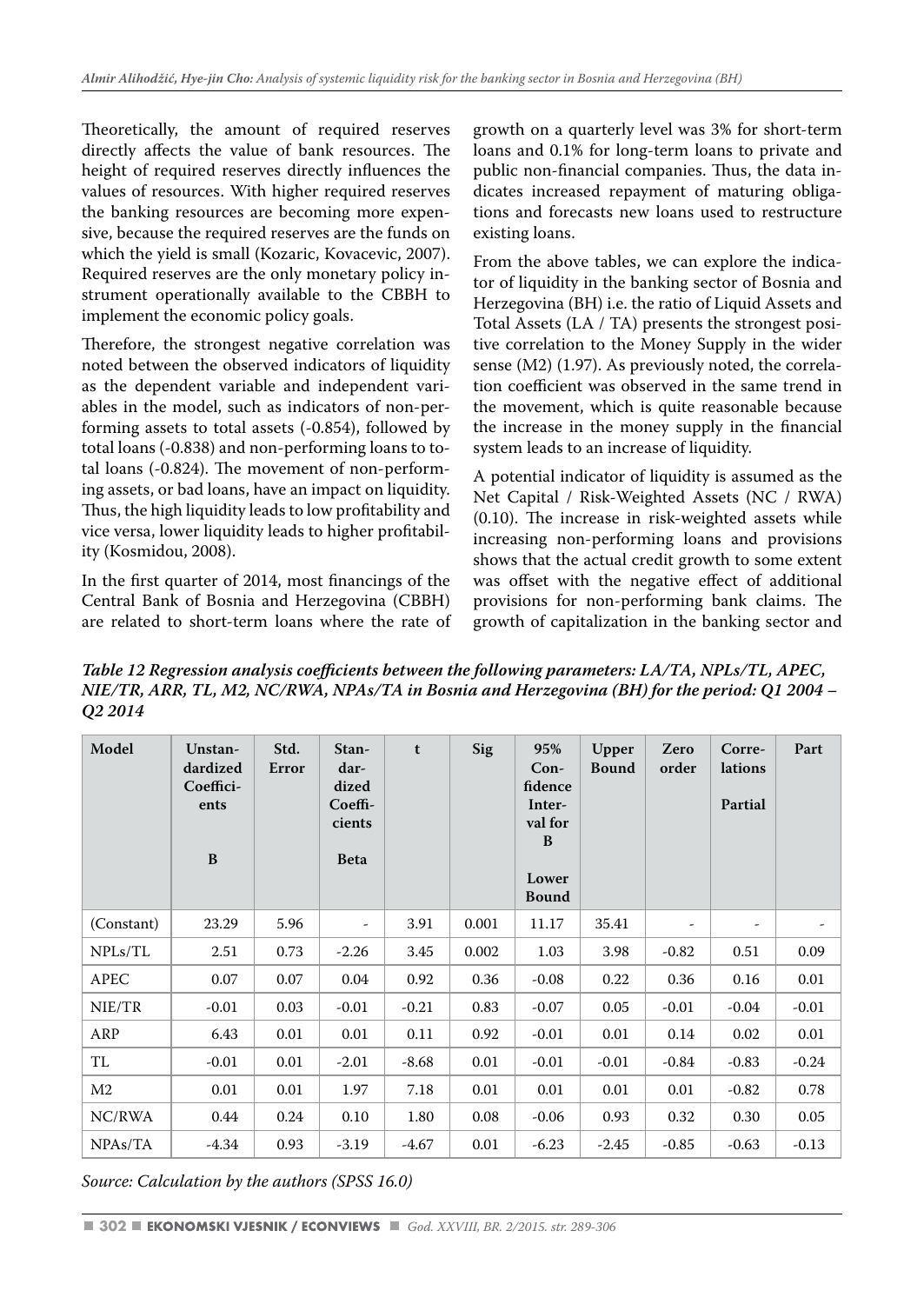the growth of risk-weighted assets induces that the banking sector achieved a certain financial stability at the end of 2013.

On the other hand, the most pronounced negative correlation was recorded between the ratio of Net Assets to Total Assets (NA / TA) and the ratio of Liquid Assets and Total Assets (LA / TA) (-3,19). This relation is quite logical, because the increase in non-performing assets and loans leads to falling liquidity. Non-performing loans are the largest source of risk of the Bosnia and Herzegovina (BH) banking sector. At the end of 2013, non-performing loans accounted to 15.12% of all loans in the balance sheets of commercial banks in Bosnia and Herzegovina (BH). Despite this, the banking sector in Bosnia and Herzegovina (BH) has a lower level of participation of non-performing loans to total loans compared to some countries in the region, and nonperforming loans are one of the biggest risks to the stability of the financial system.

The second considerable amount of negative correlation is Non-Performing Loans / Total Loans - NPLs / TL and Liquid Assets / Total Assets - LA / TA (-2.26). Also, negative linear trends were observed between the total loans - TL as an independent variable and liquid assets / total assets - LA /TA as the dependent variable in the model (-2.01). The risk of insolvency is the inability of banks to meet maturing obligations which may eventually lead to a loss of business (Alihodzic, 2014). The aim of this article is to synthesize the insights of liquidity ratios related solvency and highlight on systemic liquidity risk.

# *5. Conclusion*

To facilitate understanding of the systemic liquidity risk framework, and thus as an alternative solution for the real sector, it seems necessary to examine the local data in the Bosnia and Herzegovina (BH) case from the Central Bank of Bosnia and Herzegovina (BH). This study does not attempt a fullyfledged account of global data, but simply points to the Danish balance principle to the liquidity and solvency problems, without data of Cyprus, Greece, Turkey, Ukraine, Austria, Armenia, Russia, The Czech Republic and Poland. Therefore, our purpose is to discuss the application possibility of the Danish balance principle and the macro-prudential analysis in Economics and Finance and not to support the claim of the representativeness of the data of Bosnia and Herzegovina (BH).

With the multiple linear regression model of Bosnia and Herzegovina (BH), the liquidity of the banking sector in Bosnia and Herzegovina (BH) in the period from the first quarter of 2004 to the second quarter of 2014, presents an impressive and familiar combination of liquidity analysis. The null hypothesis was rejected because it was not shown that the independent variables affect the dependent variable.

From the negative point of view, high liquidity causes counter-productivity in terms of unfavourable attitudes of foreign investors with negative mood towards investment in Bosnia and Herzegovina (BH). It stands to reason: (1) The improvement of solvency ratios cannot imply the improvement of liquidity ratios. While our effort in this paper is only a first step, we believe it offers an insight into the systemic liquidity risk. In particular, it is important to recognize key points: (2) The Danish balance principle is applicable to systemic liquidity risky situations involving economic and financial problems. (3) The macroprudential stress test works in the multiple linear regression of the Bosnia and Herzegovina (BH) model with total assets (LA/TA) and independent variables: NPLs / total loans (NPLs / TL) average profitability on equity capital (APEC), noninterest expenses / total revenue (NIE / TR), the average required reserve (ARR), total loans (TL), the money supply in the wider sense (M2), net capital / risk weighted assets (NC / RWA) and NPAs / Total assets (NPA/ TA).

The Danish balance principle provides a key with which to unlock many of the riddles of the systemic liquidity risk problem. This approach also provides an umbrella under which we see each other as working within the same paradigm, but in different ways. The text displays a coherent structural and macro-prudential solution to financial problems. The results of this paper lead to the conclusion that the systemic risk is still present and directly correlated with the negative or slow growth in the gross domestic product. Also, this study lays the foundation for future work on the banking business model by pointing to several promising applications.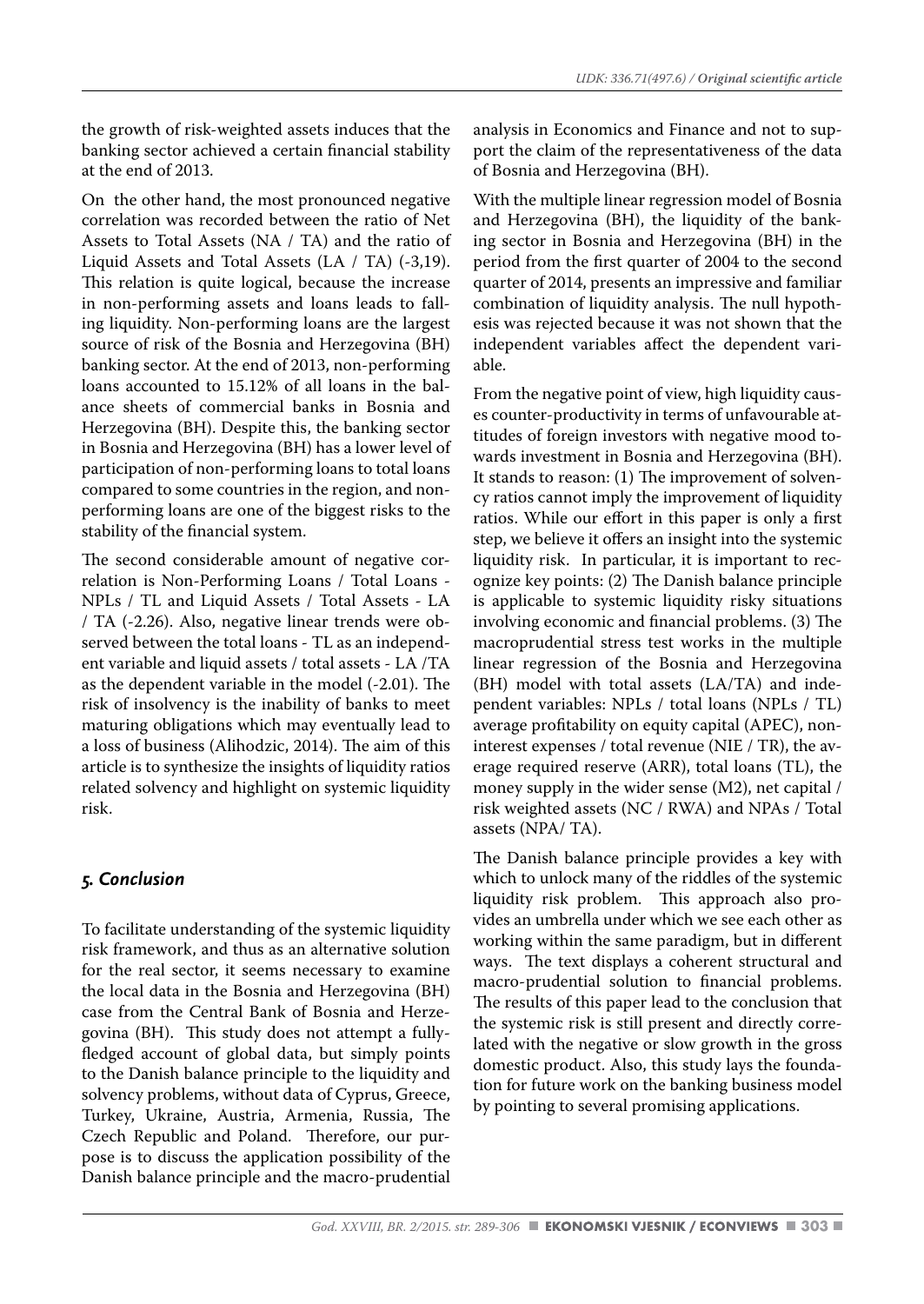#### **References**

- 1. Alihodžić, A. (2014), "Profitability Determinants of BH Banking Sector in Circumstances of Slower Economic Growth", in Lehner, O. M. (Ed.), Proceedings in Finance and Risk Series '14, ACRN Oxford Publishing House, Enns, Austria, pp. 697-709.
- 2. Alihodžić, A., Plakalović, N. (2014), "Testing And Application of Wilson's to Bank in BH in Conditions of Slow Economic Growth", Institutional Change as Determinant of Economic Development in Serbia, Faculty of Economics - University of Kragujevac, pp. 345 – 362.
- 3. Amihud, Y. (2002), "Illiquidity and Stock Returns: Cross-section and Time-series Effects", Journal of Financial Markets, Vol. 5, No. 1, pp. 31-56.
- 4. BCBS-Basel Committee on Banking Supervision (2006). International Convergence of Capital Measurement and Capital Standards. Bank for International Settlements, Basel.
- 5. Bodie, Z., Kane, A., Marcus, A. J. (2008). Investments. 8th edition. Berkshire: McGraw-Hill.
- 6. Bratanovic, S. B., Greuning, H. V. (2006). Analysis of bank risk management Approaches to evaluating the organization of risk management and exposure to financial risk. Zagreb: MATE.
- 7. Brunnermeier, M., Pedersen, L. H. (2009), "Market Liquidity and Funding Liquidity", Review of Financial Studies, Vol. 22, No. 6, pp. 2201-2238.
- 8. Bulletin of the Central Bank of Bosnia and Herzegovina (CBBH) (2014), Available at: http://www.cbbh. ba/files/bilteni/2014/Bilten\_1\_2014.pdf (Accessed on: April 04, 2015)
- 9. Burnside, C., Eichenbaum, M., Rebelo, S. (2001), "Hedging and financial fragility in fixed exchange rate regimes", European Economic Review, Vol. 45, No. 7, pp. 1151–1193.
- 10. Diamond, P., Dybvig, P. (1983), "Bank runs, deposit insurance and liquidity", Journal of Political Economy, Vol. 91, No. 3, pp. 404-419.
- 11. Financial Analysis: Solvency vs. Liquidity Ratios (2014), Available at: http://www.investopedia.com/ articles/investing/100313/financial-analysis-solvency-vs-liquidity-ratios.asp (Accessed on: December 20, 2014)
- 12. Goodhart, C. A. E., Sunirand, P., Tsomocos, D. P. (2006), "A Model to Analyze Financial Fragility", Economic Theory, Vol. 27, No. 1, pp. 107-142.
- 13. Hull, J. C. (2010). Risk Management and Financial Institutions. Boston: Pearson.
- 14. IMF (2011). Global Financial Report: Durable Financial Stability, p. 118.
- 15. IMF (2014). Bosnia and Herzegovina, Fifth Review Under the Stand By Arrangement and Request for Waivers of Applicability and Extension and Augmentation of the Arrangement, February 11, Country Report, No. 14/39.
- 16. Kosmidou, K. (2008), "The determinants of bank's profit in Greece during the period of EU financial integration", Managerial Finance, Vol. 34, No. 3, pp. 146-159.
- 17. Kozarić, K., Kovacevic, D. (2007), "The price of money in Bosnia and Herzegovina", Available at: http:// www.cbbh.ba/files/specijalne\_teme\_istrazivanja/STI02\_07\_bs.pdf (Accessed on: December 20, 2014)
- 18. National Bank of Serbia (2014), Annual Financial Stability, Available at: http://www.nbs.rs/internet/ cirilica/90/fs.html (Accessed on: January 20, 2015)
- 19. Ruozi, R., Ferrari, P. (2013). Liquidity Risk Management in Banks. New York, Dordrecht, London: Springer Heidelberg.
- 20. Schmaltz, Ch. (2009). A Quantitative Liquidity Model for Banks. Wiesbaden: Gabler GWV, Fachverlage GmbH.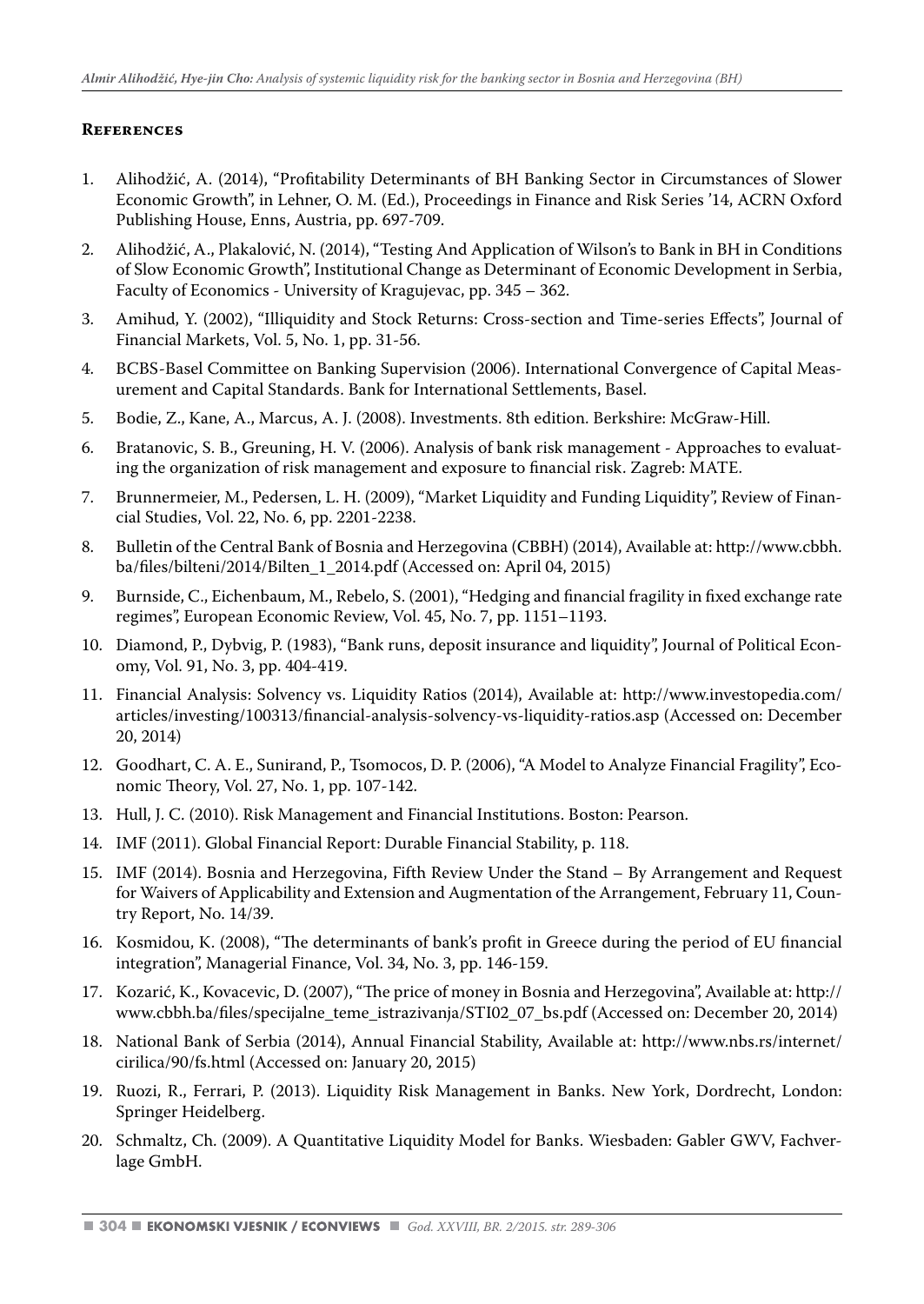- 21. The Central Bank of Bosnia and Herzegovina (2008), Annual Report, Sarajevo, Available at: http:// www.cbbh.ba/files/godisnii\_izviestaji/2008/cbbh\_annual\_report\_2008\_en.pdf) (Accessed on: December 20, 2014)
- 22. The Central Bank of Bosnia and Herzegovina (2009), Annual Report, Sarajevo, Available at: http:// www.cbbh.ba/files/godisnji\_izvjestaji/2009/GI\_2009\_en.pdf (Accessed on: December 20, 2014)
- 23. The Central Bank of Bosnia and Herzegovina (2012), Annual Report, Sarajevo, Available at: http:// www.cbbh.ba/files/godisnji\_izvjestaji/2012/GI\_2012\_en.pdf (Accessed on: December 20, 2014)
- 24. The Central Bank of Bosnia and Herzegovina (2013), Annual Report, Sarajevo, Available at: http:// www.cbbh.ba/files/godisnji\_izvjestaji/2013/GI\_2013\_bs.pdf (Accessed on: December 20, 2014)
- 25. The Central Bank of Bosnia and Herzegovina (2013), Financial Stability Report, Available at: http:// www.cbbh.ba/files/financial\_stability\_report/fsr\_2013\_bs.pdf (Accessed on: December 20, 2014)